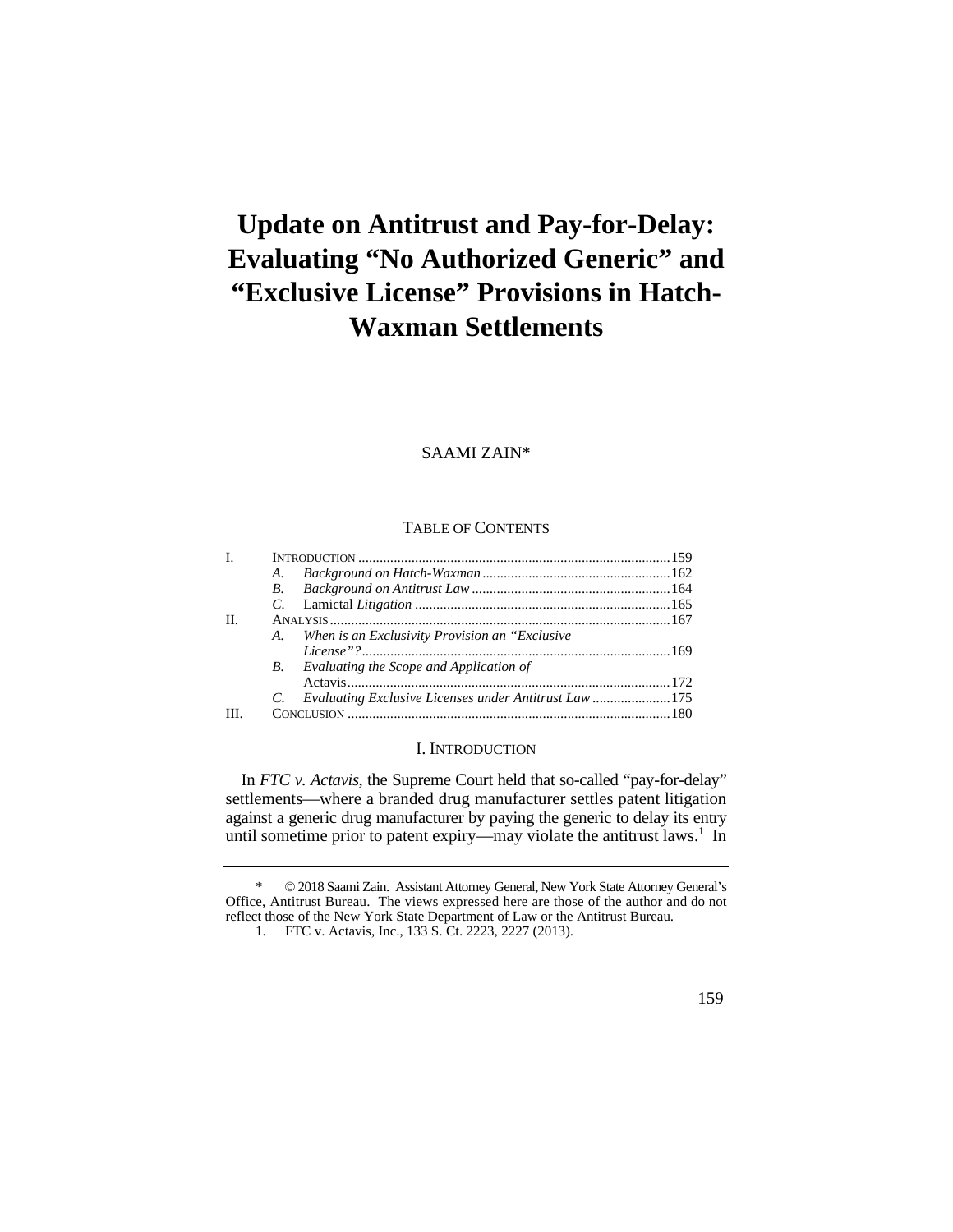doing so, the Court rejected the "scope of the patent" test used by some appellate courts, which essentially held such settlements immune from antitrust liability absent claims that the litigation was a sham.<sup>2</sup> That test was based primarily on the rationale that because a patentee is granted the lawful right to exclude all others from practicing the patented invention, any anticompetitive effects resulting from such an agreement would be within the scope of the patent and thus immune from antitrust liability.<sup>3</sup> The Supreme Court rejected that logic, holding that "patent and antitrust policies are both relevant" in evaluating the settlement's legality<sup>4</sup> and that "this Court's precedents make clear that patent-related settlement agreements can sometimes violate the antitrust laws."<sup>5</sup> Finally, the Court elaborated on "five sets of considerations" in support of its holding that pay-for-delay agreements may be unlawful.<sup>6</sup>

Although *Actavis* settled the controversy over whether pay-for-delay settlements may violate the antitrust laws, it lacked clear guidelines for evaluating their legality. As a result, lower courts have struggled in ascertaining when such agreements are illegal, particularly in situations when it was not obvious that a settlement contained an unlawful payment—for example, when the agreement only included non-cash benefits such as supply agreements, licenses, or extraneous collaborations.<sup>7</sup> A relatively new provision being challenged is when a settlement provides for not only a license to

- 5. *Id.* at 2232.
- 6. *Id.* at 2234.

 <sup>2.</sup> *Id.* at 2230.

<sup>3.</sup> *Id.*

 patent owner to charge a higher-than-competitive price for the patented product. But an the defendants did not have any claim that the plaintiff was liable to them for damages. 4. *Id*. at 2231. The Court explained: "A *valid* patent excludes all except its owner from the use of the protected process or product . . . . And that exclusion may permit the *invalidated* patent carries with it no such right. And even a valid patent confers no right to exclude products or processes that do not actually infringe. The paragraph IV litigation in this case put the patent's validity at issue, as well as its actual preclusive scope. The parties' settlement ended that litigation. The FTC alleges that in substance, the plaintiff agreed to pay the defendants many millions of dollars to stay out of its market, even though That form of settlement is unusual. And, for reasons [previously] discussed . . . there is reason for concern that settlements taking this form tend to have significant adverse effects on competition. Given these factors, it would be incongruous to determine antitrust legality by measuring the settlement's anticompetitive effects solely against patent law policy, rather than by measuring them against procompetitive antitrust policies as well." *Id.* (quoting United States v. Line Materials, Co., 333 U.S. 287, 308 (1948)).

<sup>7.</sup> *See, e.g.*, *In re* Lipitor Antitrust Litig., 868 F.3d 231, 250 (3d Cir. 2017); *In re*  Actos End-Payor Antitrust Litig., 848 F.3d 89, 93 (2d Cir. 2017); *In re* Loestrin 24 Fe Antitrust Litig., 814 F.3d 538, 545 (1st Cir. 2016); *In re* Opana ER Antitrust Litig., No. 14 C 10150, 2016 WL 738596 , at \*2 (N.D. Ill. Feb. 25, 2016); *In re* Aggrenox Antitrust Litig., 94 F. Supp. 3d 224, 242 (D. Conn. 2015); United Food & Commercial Workers Local 1776 v. Teikoku Pharma USA, Inc., 74 F. Supp. 3d 1052, 1069 (N.D. Cal. 2014).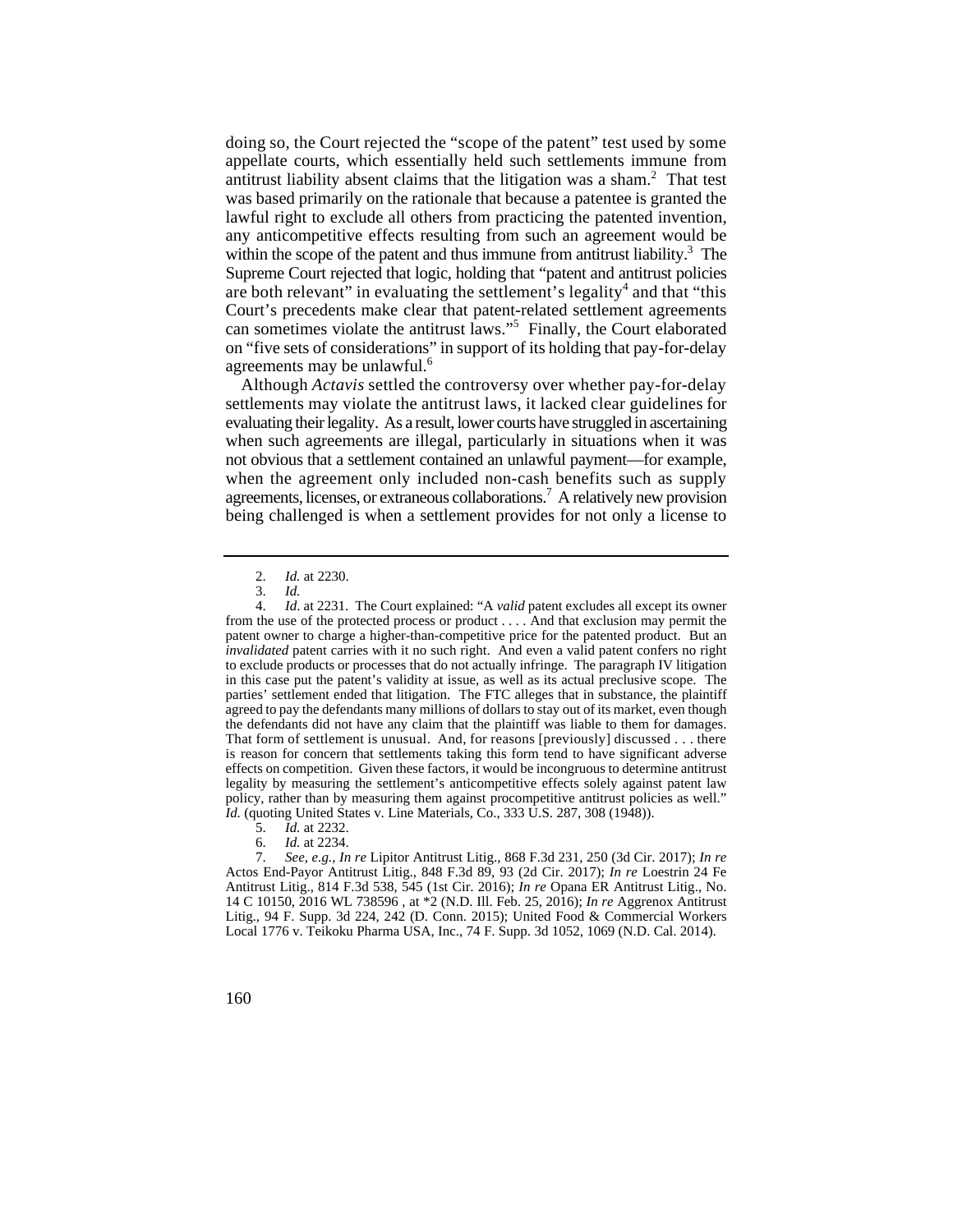allow generic entry prior to patent expiry, but also an agreement by the categorically prohibited, in circumstances where they appear facially branded company not to launch or separately license an "authorized generic"—a generic drug approved under the branded drug's application that would compete for generic sales.<sup>8</sup> These "No Authorized Generic" provisions, as they are commonly referred to, can be quite lucrative to a generic manufacturer, particularly if it results in the drug being the sole generic on the market for a significant time period.<sup>9</sup> And because the agreement is between competitors—whether actual or potential—the provision is essentially a non-compete provision, which antitrust law tends to subject to greater scrutiny. Indeed, although agreements not to compete are not anticompetitive they may be subject to an abbreviated analysis<sup>10</sup> or even condemned as *per se* illegal.<sup>11</sup> The increased prevalence of No Authorized Generic provisions in pharmaceutical settlements has accentuated concerns

 <sup>8.</sup> FED. TRADE COMM'N, AUTHORIZED GENERIC DRUGS: SHORT-TERM EFFECTS AND LONG-TERM IMPACT 1 n.1 ("Authorized generic[s] . . . are drugs that are approved as brand -name drugs but are marketed as generic drugs."), https://www.ftc.gov/sites/default/files/ documents/reports/authorized-generic-drugs-short-term-effects-and-long-term-impactreport-federal-trade-commission/authorized-generic-drugs-short-term-effects-and-longterm-impact-report-federal-trade-commission.pdf [https://perma.cc/2HYC-GBGA].

 from winning all of the customers who want to switch from the branded drug to a cheaper 9. *See Actavis*, 133 S. Ct. at 2229; Mylan Pharm., Inc. v. FDA, 454 F.3d 270, 273 (4th. Cir. 2006) ("By selling an authorized generic during the exclusivity period enjoyed by the first paragraph IV ANDA applicant, the pioneer drug maker prevents that applicant generic form.").

 agreement among physicians to refuse to provide x-rays to insurers for auditing purposes in conjunction with claims forms found to be illegal under quick-look); NCAA v. Bd. of Regents of the Univ. of Okla., 468 U.S. 85, 88, 100 (1984) (holding restrictions on members 346, 362–63 (5th Cir. 2008) (finding an agreement by physician group that they would suspend advertising on recordings of two prior "The Three Tenors" concerts—which would 10. *See, e.g.*, FTC v. Ind. Fed'n of Dentists, 476 U.S. 447, 457–59 (1986) (finding ability to negotiate television contracts, which limited output of televised sports programs, found illegal under a quick-look analysis); N. Tex. Specialty Physicians v. FTC, 528 F.3d only collectively negotiate with insurers unlawful under quick-look); Polygram Holdings v. FTC, 416 F.3d 29, 31, 35 (D.C. Cir. 2005) (holding agreement between record labels to compete with recordings of the newer concert—unlawful under quick-look).

 fees that may be claimed in full payment for health services provided to policyholders *per*  11. *See, e.g*., Palmer v. BRG of Ga., Inc., 498 U.S. 46, 49–50 (1990) (finding market allocation by competitors *per se* illegal); Arizona v. Maricopa Cty. Med. Soc'y, 457 U.S. 332, 347–48 (1982) (holding agreements among competing physicians setting maximum *se* illegal); United States v. Trenton Potteries Co., 273 U.S. 392, 397–98 (1927) (holding price fixing by competitors *per se* illegal).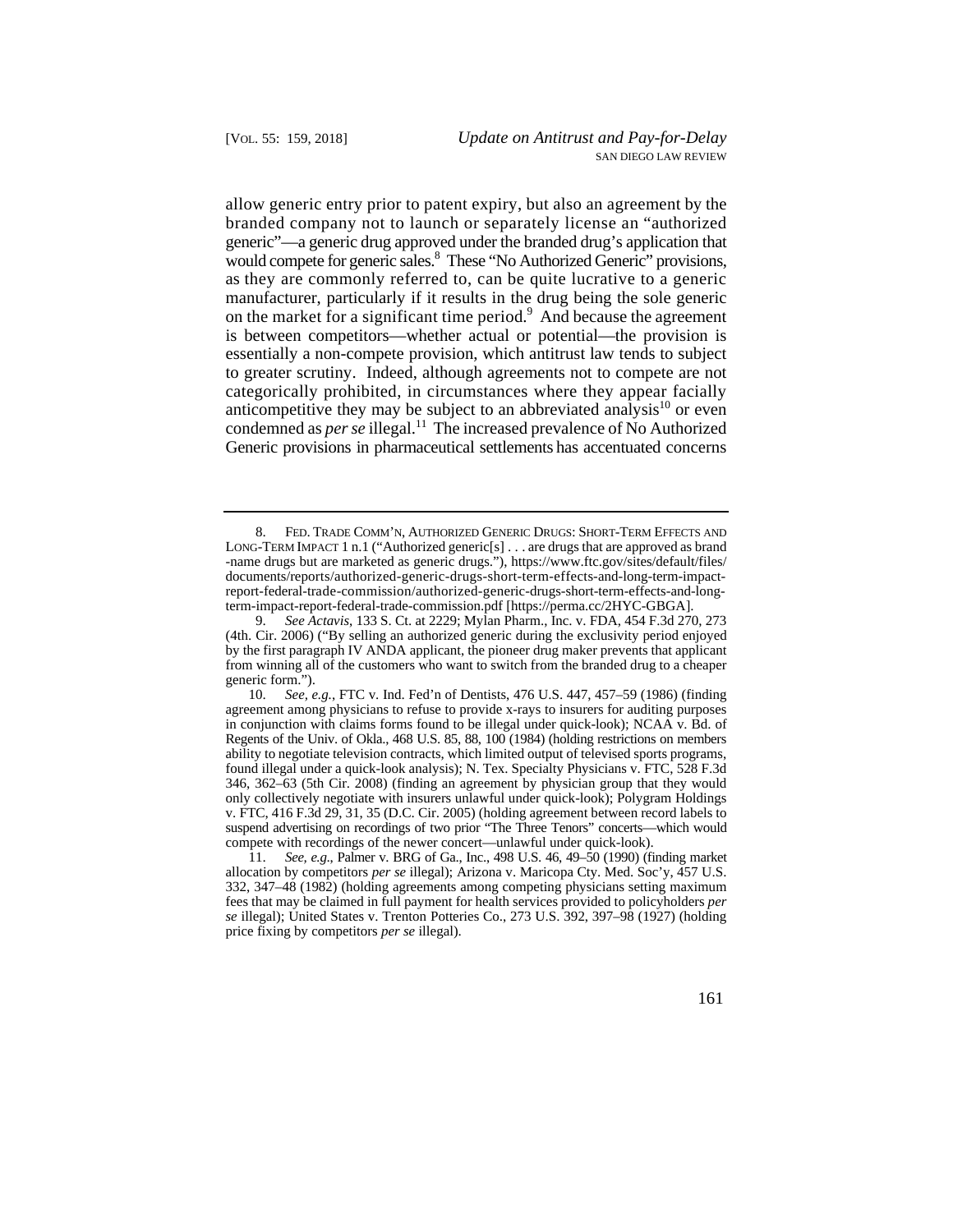over how such provisions are—and should be—evaluated under current antitrust jurisprudence.

 *In re Lamictal Direct Purchaser Antitrust Litigation*, a case that was an "exclusive license" rather than a No Authorized Generic agreement.<sup>13</sup> conduct expressly permitted under patent law, such as exclusive licenses.<sup>15</sup> appealed to the United States Supreme Court in 2016, offers the most developed arguments for the legality of No Authorized Generic provisions post-*Actavis*. 12 While the primary focus in the lower courts concerned to what extent non-cash payments in Hatch-Waxman settlements were subject to *Actavis*, defendants advanced more substantive arguments before the Supreme Court. First, the *Lamictal* defendants characterized the provision as According to defendants, such licenses are "common" and "procompetitive"; therefore, allowing antitrust liability would be both unwarranted and imprudent.14 Second, defendants contend that *Actavis* does not apply to Finally, defendants maintain that exclusive licenses are—or should be afforded antitrust immunity.16 Although the arguments are not meritless, the author concludes that none support antitrust immunity for the challenged provision.

#### *A. Background on Hatch-Waxman*

demonstrating that the drug is safe and effective for its intended use.<sup>18</sup> The Federal Food, Drug, and Cosmetics Act (Act), and its implementing regulations, governs, *inter alia*, the manufacturing, sale, and marketing of pharmaceuticals in the United States.<sup>17</sup> Under the Act, anyone seeking to bring a new drug to market must submit a New Drug Application (NDA) with the Food and Drug Administration (FDA) and provide scientific data Once an NDA is approved, FDA lists the drug, along with information about the claimed patents and periods of exclusivity, in its publication "Approved Drug Products with Therapeutic Equivalence Evaluations," commonly referred to as the "Orange Book."<sup>19</sup>

 (D.N.J. 2014), *vacated and remanded sub nom*. King Drug Co. of Florence, Inc. v. SmithKline 12. *In re* Lamictal Direct Purchaser Antitrust Litig., 18 F. Supp. 3d 560, 561–62 Beecham Corp., 791 F.3d 388 (3d Cir. 2015).

<sup>13.</sup> *Id.* at 562.

<sup>14.</sup> Brief Amicus Curiae of the National Association of Manufacturers in Support of Defendants-Appellees Urging Affirmance at 14, 20–23, 29, King Drug Co. of Florence, Inc. v. SmithKline Beecham Corp., 791 F.3d 388 (3d Cir. 2015) (No. 2:12-cv-00995).

<sup>15.</sup> Petition for a Writ of Certiorari at 3, *King Drug*, 791 F.3d 388 (No. 12-cv-00995). 16. *Id.* at 25–28.

<sup>17.</sup> Federal Food, Drug, and Cosmetic Act, 21 U.S.C. §§ 301–399 (2012).

<sup>18. 21</sup> U.S.C. § 355(b)(1); Caraco Pharm. Labs., Ltd. v. Novo Nordisk A/S, 566 U.S. 399, 404 (2012).

<sup>19.</sup> Aaipharma Inc. v. Thompson, 296 F.3d 227, 230 (4th Cir. 2002).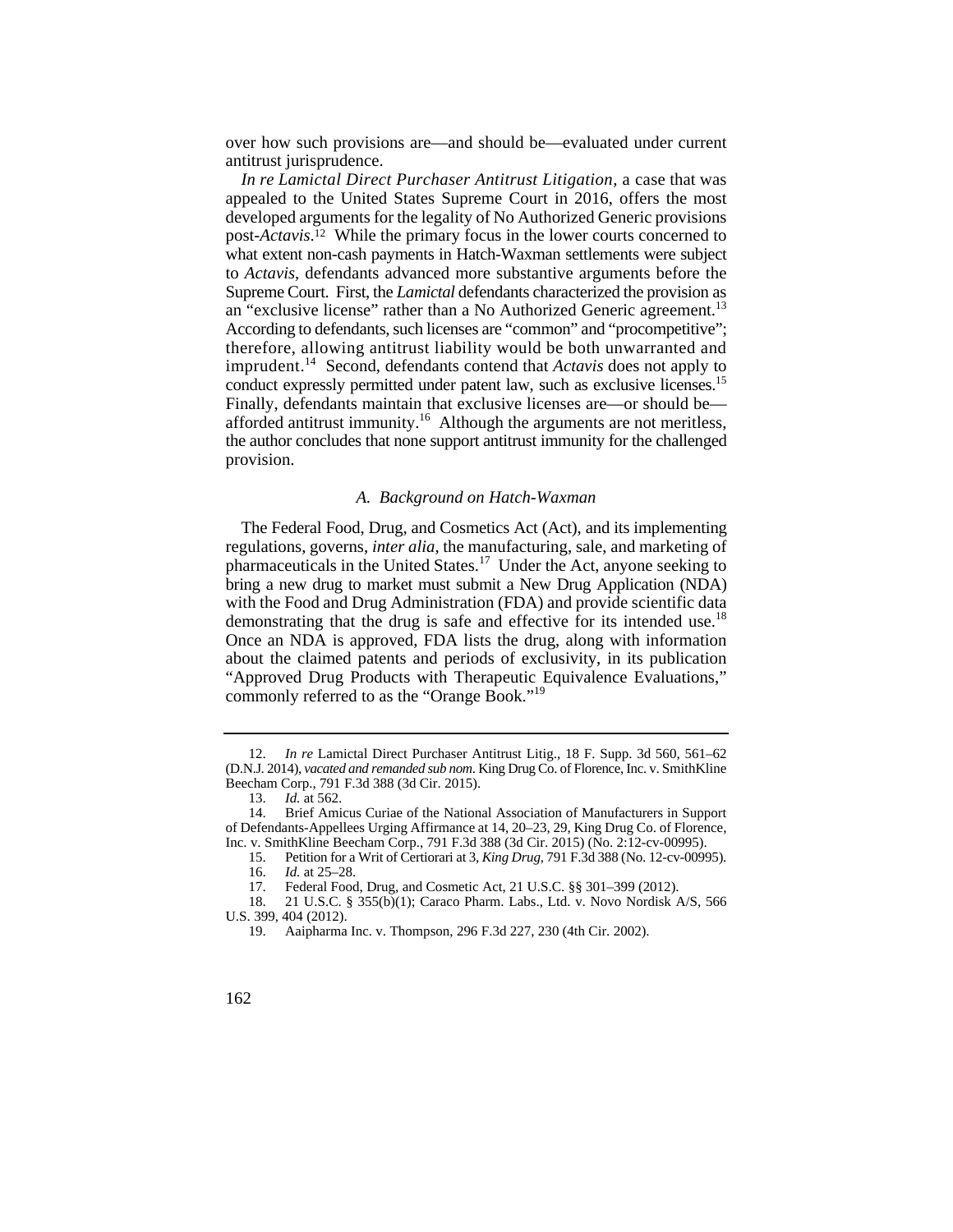for generic drugs to come to market.<sup>20</sup> Under the Hatch-Waxman Act, or will not be infringed by the generic.<sup>23</sup> When a generic company challenges In 1984, Congress enacted the Drug Price Competition and Patent Term Restoration Act, commonly referred to as the Hatch-Waxman Act, amending the Act to encourage generic entry by permitting a quicker, easier means companies seeking to market generic versions of a drug that has already been approved pursuant to an NDA may obtain FDA approval by submitting an Abbreviated New Drug Application (ANDA) to FDA and by demonstrating their generic version is "bioequivalent" to the  $NDA.<sup>21</sup>$  A company filing an ANDA must address every patent listed by the NDA in the Orange Book.<sup>22</sup> Specifically, the ANDA filer must certify that: (1) no patent information is listed in the Orange Book for the proposed generic drug, (2) the listed patents have expired, (3) the listed patents will expire before the generic product is marketed, or (4) the patents listed are invalid a patent's validity or asserts non-infringement—referred to as a "paragraph IV patent certification"<sup>24</sup>—it must also set forth "a detailed statement of the factual and legal basis of the opinion of the applicant that the patent is invalid or will not be infringed."25

Upon receiving a paragraph IV certification, a branded drug company that has a drug approved under an NDA may file patent litigation against the generic that submitted the certification, which has the effect of automatically delaying FDA approval of the generic for thirty months or until the patent is held to be invalid or not infringed.<sup>26</sup> In contrast, if the NDA holder does not file suit within forty-five days, the FDA may approve the ANDA immediately, provided all other conditions for approval have been met that is, the drug is deemed safe and efficacious and no other unexpired

 <sup>20.</sup> *See* Hatch-Waxman Act, Pub. L. No. 98-417, § 102, 98 Stat. 1585, 1594–95 (1984) (codified as amended at 21 U.S.C. § 355 (2012)); *Caraco*, 566 U.S. at 405 (explaining the Hatch-Waxman process was "designed to speed the introduction of low-cost generic drugs to market").<br> $21.2$ 

<sup>21</sup> U.S.C. §  $355(j)(2)(A)$ . A generic is "bioequivalent" to a branded drug when the same dose is administered, and the rate and extent of absorption does not differ significantly between the two. *See* Definitions, 21 C.F.R. § 320.1 (2016).

<sup>22. 21</sup> U.S.C. § 355(j)(2)(A)(vii).

<sup>23.</sup> *Id.*

 <sup>24.</sup> *Patent Certifications and Suitability Petitions*, FDA (May 23, 2018), https:// www.fda.gov/Drugs/DevelopmentApprovalProcess/HowDrugsareDevelopedandApprov ed/ApprovalApplications/AbbreviatedNewDrugApplicationANDAGenerics/ucm047676. htm [https://perma.cc/U97F-MF8G].

<sup>25. 21</sup> U.S.C. § 355(b)(3)(D).<br>26. 35 U.S.C. § 271(e)(2)(A)

<sup>26. 35</sup> U.S.C. § 271(e)(2)(A) (2012); 21 U.S.C. § 355(j)(5)(B)(iii).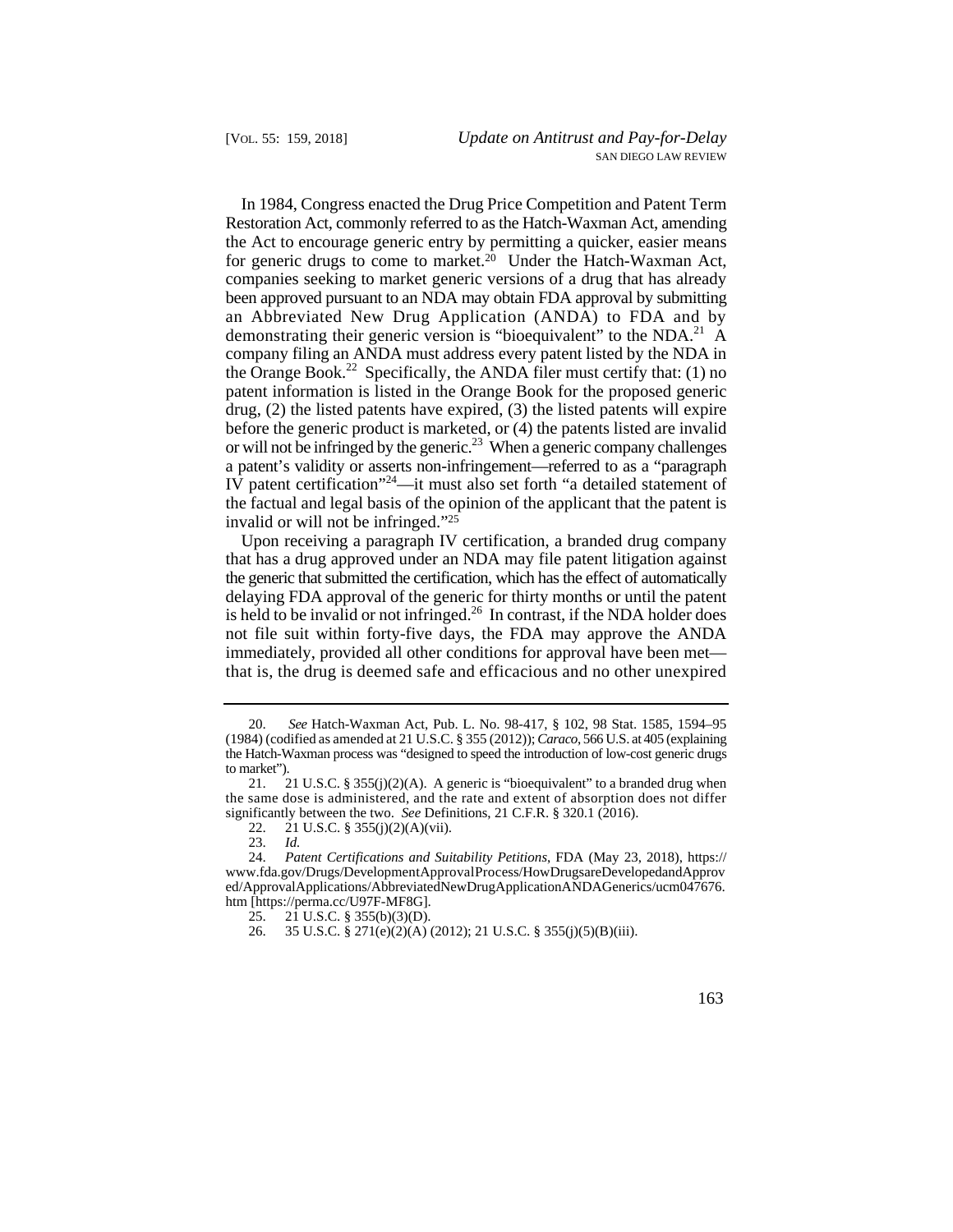drug's listed patents.<sup>28</sup> During this 180 day generic exclusivity period, the exclusivity has been granted.<sup>27</sup> The FDA awards exclusivity to the first generic drug manufacturer that files an ANDA challenging the branded FDA may not approve any other ANDA for the same drug.<sup>29</sup>

#### *B. Background on Antitrust Law*

Antitrust laws are the "Magna Carta of free enterprise," with the purpose of protecting competition and consumers.<sup>30</sup> The Sherman Act<sup>31</sup> is the cornerstone of these laws and proscribes both joint conduct among firms that unreasonably harms competition,<sup>32</sup> as well as monopolization.<sup>33</sup> In examining whether conduct is unreasonable—and thus illegal—for antitrust purposes, courts typically apply a holistic, fact specific approach termed the "rule of reason," which often entails evaluating the relevant industry, the firms involved in the litigation, the nature of the conduct being challenged, pro-competitive business justifications for the conduct, and the actual and likely effects of the conduct.<sup>34</sup> However, because this analysis is extensive

 IV notification, it loses the right to the thirty-month automatic stay . . . ."). 27. 21 U.S.C. § 355(j)(5)(B)(iii) (2012); 21 C.F.R. § 314.107(f)(2); Kaiser Found. Health Plan, Inc. v. Abbott Labs., Inc., 552 F.3d 1033, 1037 (9th Cir. 2009) ("If a patent holder fails to bring an infringement suit within forty-five days of receipt of a Paragraph

<sup>28. 21</sup> U.S.C. § 355(j)(5)(B)(iv); Teva Pharm. USA, Inc. v. Sebelius, 595 F.3d 1303, 1305 (D.C. Cir. 2010).

<sup>29. 21</sup> U.S.C. § 355(j)(5)(B)(iv); *Teva*, 595 F.3d at 1305. United States v. Topco Assocs., Inc., 405 U.S. 596, 610 (1972). Consumer welfare is the primary focus of antitrust laws. *See e.g.*, Spanish Broad. System of Fla, Inc. v. Clear Channel Commc'ns, Inc., 376 F.3d 1065, 1071 (11th Cir. 2004); United States v. Microsoft Corp., 253 F.3d 34, 51 (D.C. Cir. 2001); K.M.B. Warehouse Distribs., Inc. v. Walker Mfg. Co., 61 F.3d 123, 129 (2d Cir. 1995).

<sup>31.</sup> *See generally* Sherman Act, 15 U.S.C. §§ 1–7 (2012).

 with foreign nations, is declared to be illegal." *Id.* Despite its broad, prohibitive terms, the Supreme Court has long held that section 1 only condemns "unreasonable restraint[s]." 32. *Id*. § 1. Section 1 of the Sherman Act prohibits certain joint conduct that harms competition, providing in part, "[e]very contract, combination in the form of trust or otherwise, or conspiracy, in restraint of trade or commerce among the several States, or Standard Oil Co. of N.J. v. United States, 221 U.S. 1, 89 (1910).

<sup>33. 15</sup> U.S.C. § 2. Section 2 of the Sherman Act provides in part, "[e]very person who shall monopolize, or attempt to monopolize, or combine or conspire with any other person or persons, to monopolize any part of the trade or commerce among the several States, or with foreign nations, shall be deemed guilty of a felony." *Id*.

 competition. To determine that question the court must ordinarily consider the facts peculiar to 34. *See, e.g.*, Bd. of Trade of Chi. v. United States, 246 U.S. 231, 238 (1918) ("The true test of legality is whether the restraint imposed is such as merely regulates and perhaps thereby promotes competition or whether it is such as may suppress or even destroy the business to which the restraint is applied; its condition before and after the restraint was imposed; the nature of the restraint and its effect, actual or probable. The history of the restraint, the evil believed to exist, the reason for adopting the particular remedy, the purpose or end sought to be attained, are all relevant facts.").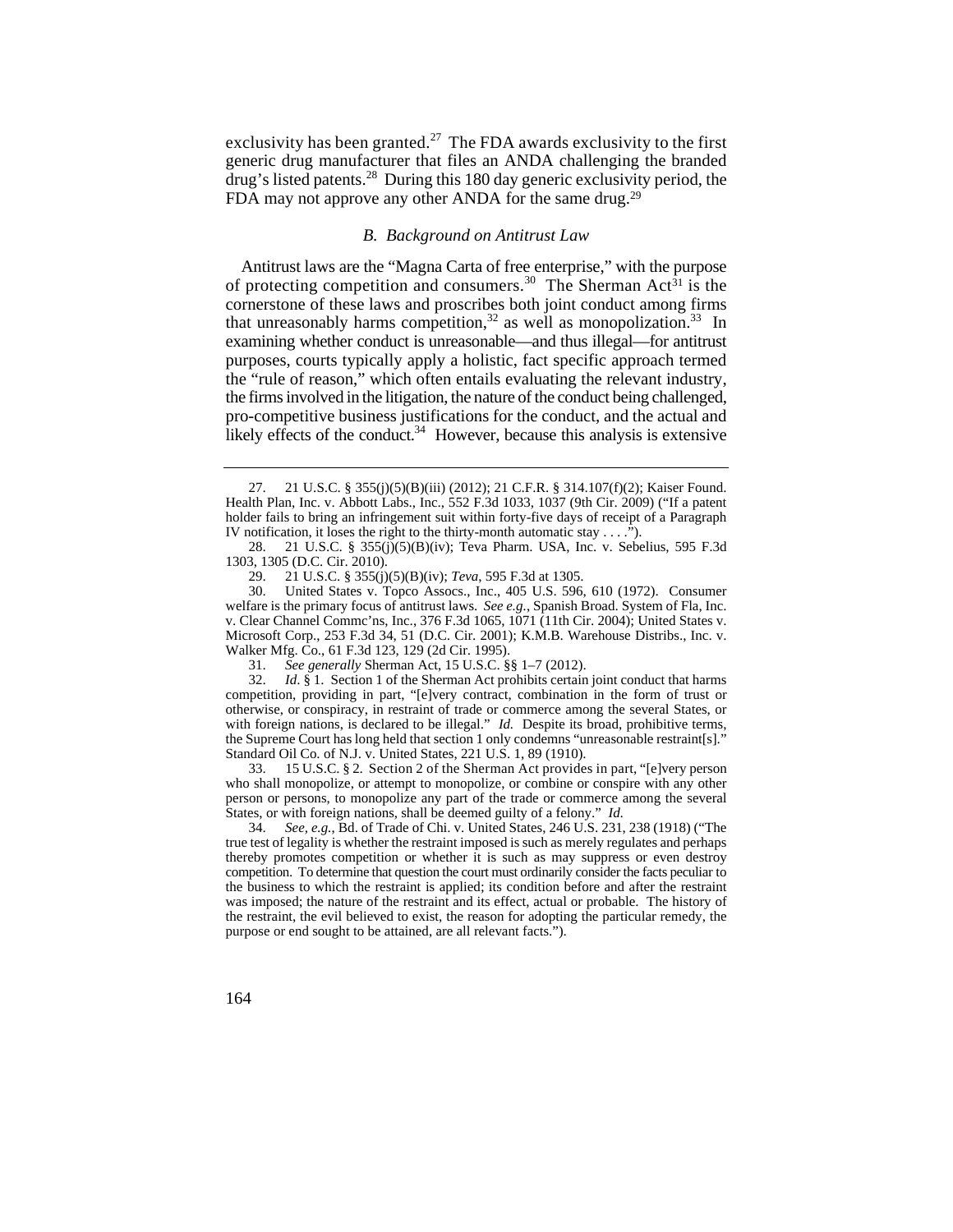and often very time consuming, courts have articulated circumstances when the analysis may be truncated or even obviated.35 In *Actavis*, the Supreme Court applied the "rule of reason" to Hatch-Waxman patent settlements.<sup>36</sup>

#### *C.* Lamictal *Litigation*

 sells and markets the drug as Lamictal®, in both chewable and non-chewable Lamotrigine is used primarily to treat epilepsy and bipolar disorder $37$ and was first approved by the FDA in  $1994.38$  GlaxoSmithKline (GSK) tablet forms.<sup>39</sup> GSK claimed a patent on the drug's active ingredient, U.S. Patent No. 4,602,017 ('017 patent), which was filed on February 27, 1984 and expired on July 22,  $2008.<sup>40</sup>$ 

In April 2002, Teva was the first of several generic manufacturers to file an ANDA seeking to market generic lamotrigine, and was thereby awarded 180-day generic exclusivity.41 After Teva submitted a Paragraph IV certification—asserting the '017 Patent was either invalid, unenforceable, or not infringed by its proposed generic—GSK timely filed suit, triggering the statutory thirty month stay of FDA approval for Teva's generic lamotrigine ANDAs.42 In late January 2005, the District Court "ruled that the patent's main claim, for the invention of lamotrigine, was invalid."<sup>43</sup> Shortly after and prior to the court making a ruling on the validity of the patent's remaining

 or practices which because of their pernicious effect on competition and lack of any redeeming 35. N. Pac. R.R. v. United States, 356 U.S. 1, 5 (1958) ("[T]here are certain agreements virtue are conclusively presumed to be unreasonable and therefore illegal without elaborate inquiry as to the precise harm they have caused or the business excuse for their use."). *See also* Cal. Dental Ass'n v. FTC, 526 U.S. 756, 757 (1999); FTC v. Ind. Fed'n of Dentists, 476 U.S. 447, 457–58 (1986) (finding conduct unreasonable without an elaborate "Rule of Reason" inquiry).

<sup>36.</sup> FTC v. Actavis, Inc., 133 S. Ct. 2223, 2226 (2013).

<sup>37.</sup> King Drug Co. of Florence, Inc. v. SmithKline Beecham Corp., 791 F.3d 388, 396 (3d Cir. 2015).

 38. *Lamictal–Approved Treatment for Epilepsy and Bipolar*, DRUG DEV. TECH., https://www.drugdevelopment-technology.com/projects/lamictal-by-gsk/ [https://perma.cc/ 5WER-Y7L3].

 39. *See King Drug*, 791 F.3d at 393. The non-chewable formulation has achieved to chewables, which have less than \$50 million in annual sales. *See id.* As a result, this article far greater sales than the chewables, which are worth \$2 billion in annual sales, compared focuses only on the non-chewable formulation.

<sup>40.</sup> *Id.* at 396.

<sup>41.</sup> *Id.* at 397.

<sup>42.</sup> *Id.*

 <sup>43.</sup> *Id.*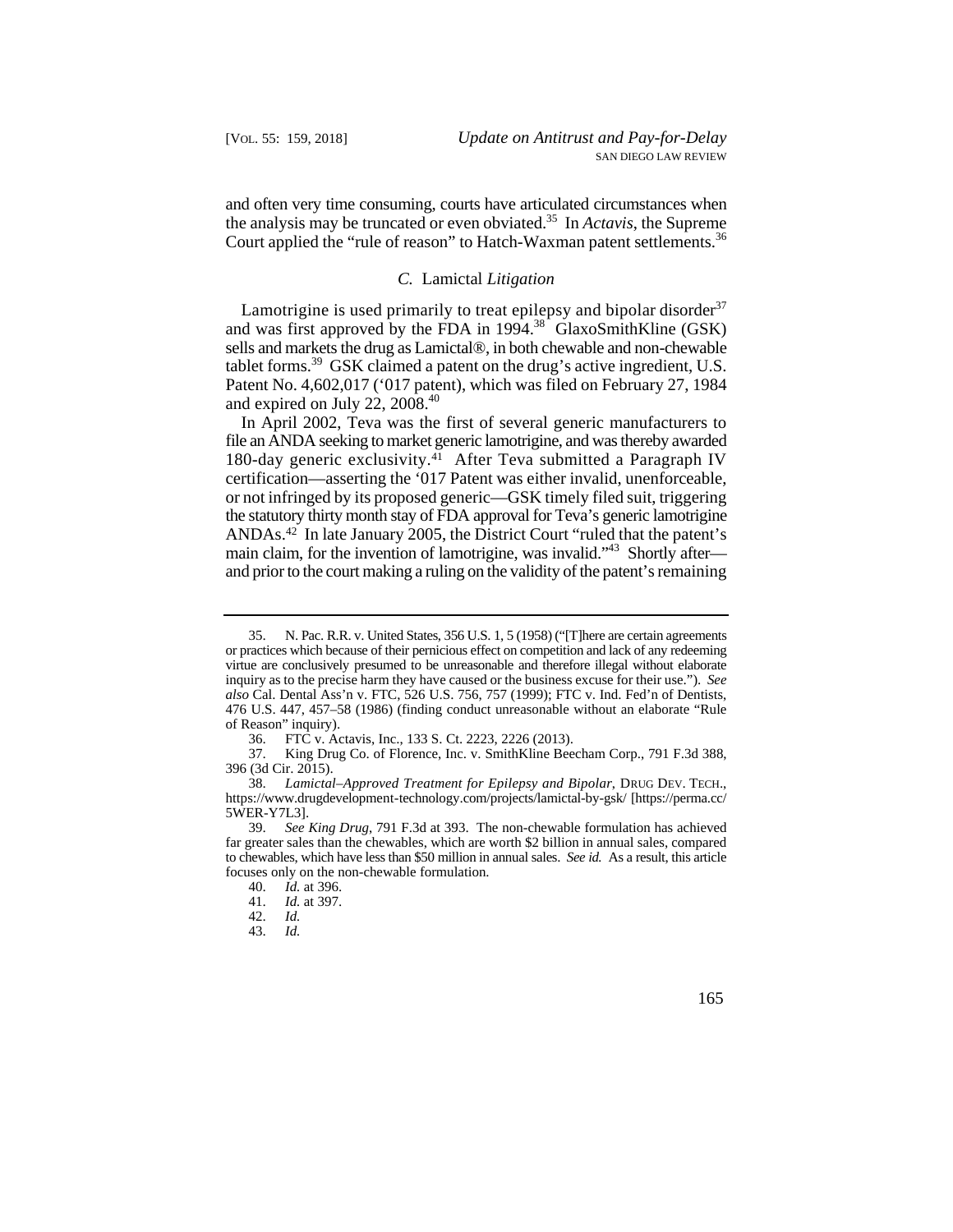a 'pediatric exclusivity' extension, or on March 1, 2008, if GSK did not."<sup>45</sup> as to GSK and its Affiliates and Third Parties with respect to Generic claims—the parties settled.<sup>44</sup> Pursuant to the settlement. Teva was allowed to market "generic lamotrigine tablets on July 21, 2008, if GSK received Thus, if GSK obtained pediatric exclusivity, as it did,<sup>46</sup> Teva agreed it would not launch its generic *until the day before the patent expired*, and GSK agreed that it would not launch an authorized generic for six months post patent expiry—thereby allowing Teva to be the sole provider of generic lamotrigine tablets during its 180 day exclusivity period.<sup>47</sup> Although it does not appear that GSK expressly promised not to launch an authorized generic,48 the settlement provides Teva with an exclusive license, "including Equivalents."<sup>49</sup>

In February 2012, Lamictal Direct Purchasers filed an antitrust action against GSK and Teva, alleging their settlement contained an unlawful reverse payment in violation of sections 1 and 2 of the Sherman Act.<sup>50</sup> In the District Court, the primary legal dispute was whether *Actavis* applied to settlements that did not "involve an exchange of money."51 The District Court held that it did not and thus dismissed the case.<sup>52</sup> On June 26, 2015, the Court of Appeals for the Third Circuit reversed, holding that *Actavis*  applies to non-cash consideration.<sup>53</sup> According to the Third Circuit , "no-

 46. JACQUELINE H. WARE, OFFICE OF DRUG EVALUATION, NDA REGULATORY FILING REVIEW 2 (2008), https://www.accessdata.fda.gov/drugsatfda\_docs/nda/2009/022251s000\_ Admincorres.pdf [https://perma.cc/FN6Y-EJ2G].

 early—and exclusive—launch of generic lamotrigine chewables. *Id.* at 393. However, tablets—\$50 million in comparison to \$2 billion in annual sales—the real value and consideration given in the settlement related to the tablets. *See id.*  47. *King Drug*, 791 F.3d at 411. The settlement also granted Teva rights to an because revenues for the chewables were alleged to be negligible in comparison to the

48. Because most of the settlement is private, it is not entirely clear whether or not GSK expressly promised to launch an authorized generic.

49. *In re* Lamictal Direct Purchaser Antitrust Litig., 18 F. Supp. 3d 560, 562 (D.N.J. 2014), *vacated and remanded sub nom*. King Drug Co. of Florence, Inc. v. SmithKline Beecham Corp., 791 F.3d 388 (3d Cir. 2015).

50. *In re* Lamictal Direct Purchaser Antitrust Litig., No. 12-995(WHW), 2012 WL 6725580, at \*1, \*3 (D.N.J. Dec. 6, 2012).

51. *Lamictal*, 18 F. Supp. 3d at 568.

52. The district court actually ruled on the matter twice: once based on pre-*Actavis*  circuit law in *Lamictal*, 2012 WL 6725580, at \*1, and then later under *Actavis*. *Lamictal*, 18 F. Supp. 3d at 563.

53. King Drug Co. of Florence, Inc. v. SmithKline Beecham Corp., 791 F.3d 388, 394 (3d Cir. 2015) ("We believe this no-AG agreement falls under *Actavis*'s rule because it may represent an unusual, unexplained reverse transfer of considerable value from the

<sup>44.</sup> *Id.*

 45. *Id.* (footnote omitted) ("With a pediatric exclusivity extension [granted], the patent would still have expired on July 22, 2008, but the FDA would [not have been allowed to approve] ANDAs filed by competing generics until after January 22, 2009.").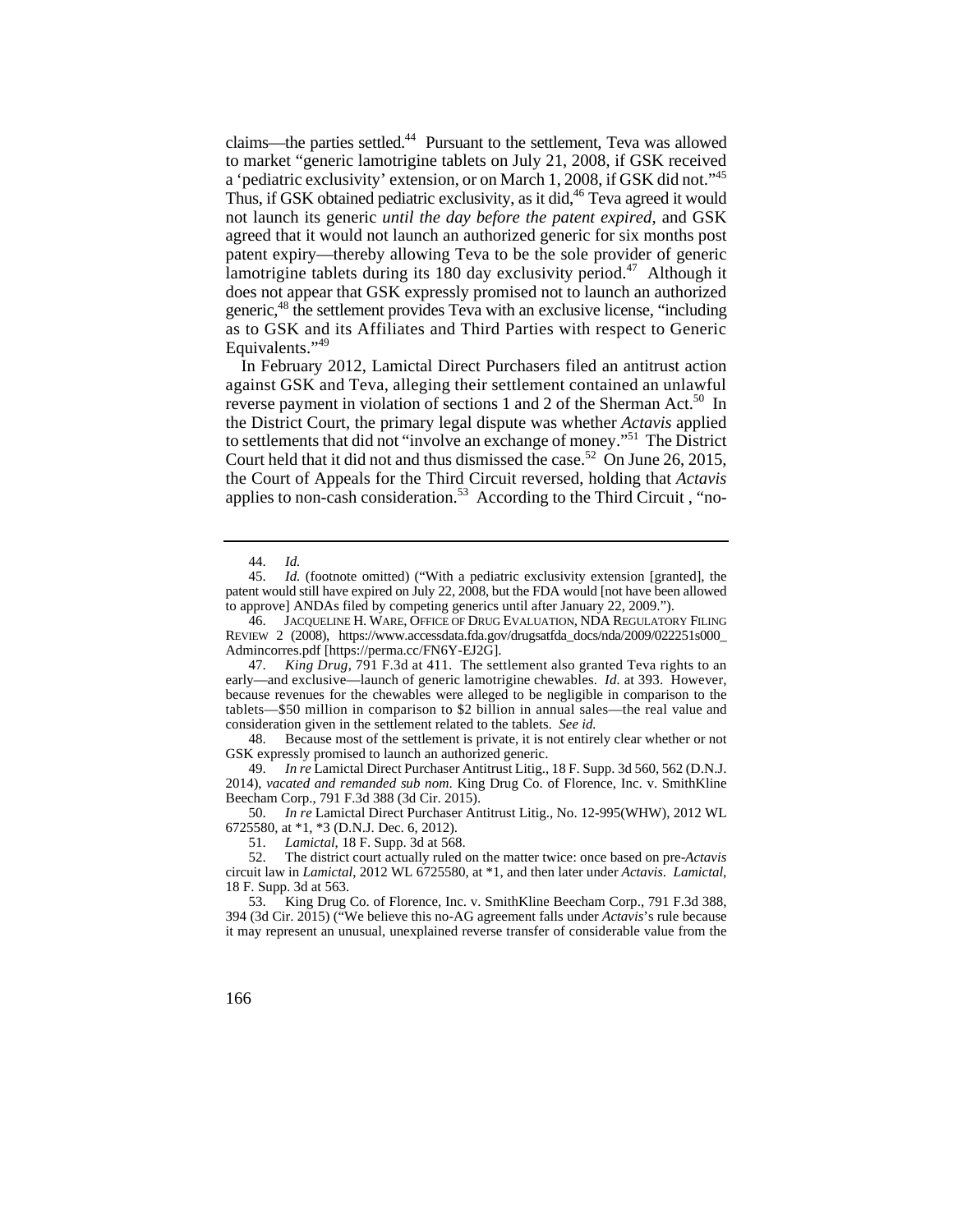AG agreements are likely to present the same types of problems as reverse payments of cash" and may therefore be unlawful under *Actavis* "when it represents an unexplained large transfer of value from the patent holder to the alleged infringer."54

 not unlawful under the antitrust laws—either under *Actavis* or otherwise.56 In February 2016, defendants filed a writ of certiorari with the Supreme Court, framing the issue as to whether an exclusive license is subject to *Actavis*. 55 According to defendants, the challenged provision is merely a "routine" and "well accepted" early entry exclusive license permitted under *Actavis*, as well as expressly allowed under the patent laws, and thus After being invited to weigh in, in October 2016, the Solicitor General submitted a brief recommending that the Court not review the case because it was not the best vehicle for addressing antitrust scrutiny of an exclusive license in the context of Hatch-Waxman settlements, as the challenged provision was not an exclusive license in form or substance.<sup>57</sup> On November 7, 2016 the Supreme Court denied certiorari.58

## II. ANALYSIS

Since *Actavis*, lower court review of Hatch-Waxman settlements involving non-monetary compensation has been mixed. Concerning exclusivity provisions in particular, most of the analysis has generally focused on

55. Petition for a Writ of Certiorari, *supra* note 15 ("What the Third Circuit termed a 'no-AG' clause . . . was in fact an exclusive license . . . .").

 patentee to the alleged infringer and may therefore give rise to the inference that it is a payment to eliminate the risk of competition.").

 as harmful as those resulting from reverse payments of cash. If the brand uses a no-AG questionable patent vanishes (and along with it, the prospects of a more competitive market). may thereby have 'avoided the risk of patent invalidation or a finding of noninfringement.' presumably agrees to an early entry date that is later than it would have otherwise accepted. 54. *Id*. at 403–04. "The anticompetitive consequences of this pay-for-delay may be agreement to induce the generic to abandon the patent fight, the chance of dissolving a As with a reverse payment of cash, a brand agreeing not to produce an authorized generic In addition, when the parties' settlement includes a no-AG agreement, the generic also And during this time, the brand's monopoly remains in force. Once the generic enters, moreover, it faces no competition with other generics at all." *Id.* at 405 (footnote omitted) (citation omitted) (quoting FTC v. Actavis, Inc., 133 S. Ct. 2223, 2236 (2013)).

<sup>56.</sup> *Id.* at 2.

<sup>57.</sup> Brief for the United States as Amicus Curiae at 8, 19, 20, SmithKline Beecham Corp. v. King Drug Co. of Florence, Inc., 137 S. Ct. 446 (2016) (No. 15-1055).

<sup>58.</sup> King Drug Co. of Florence, Inc. v. SmithKline Beecham Corp., 791 F.3d 388 (3d Cir. 2015), *cert. denied*, 137 S. Ct. 446 (2016).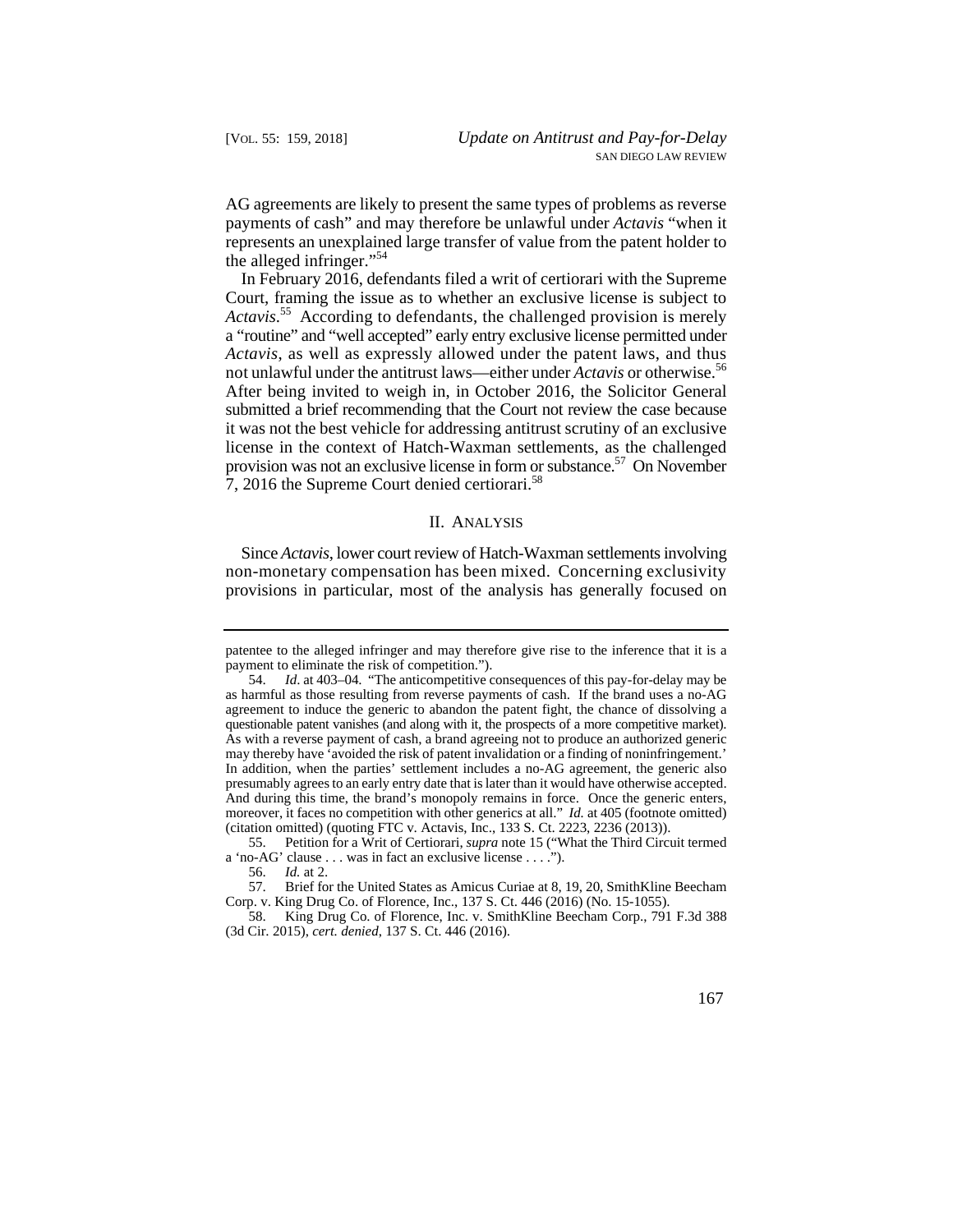how—and to what extent—*Actavis* applies. The *Lamictal* case is one of the few cases where substantive arguments were advanced on the antitrust analysis of such provisions.<sup>59</sup>

 Throughout the *Lamictal* litigation, both the characterization and legality it was merely a typical, unobjectionable early entry exclusive license.<sup>60</sup> because exclusive licenses are expressly authorized by the Patent Act.<sup>61</sup> of the settlement's exclusivity provision were disputed. Defendants argued that because the provision on its face provided Teva with an "exclusive license" to generic lamotrigine and contained no monetary compensation, According to defendants, not only was the settlement not a pay-for-delay agreement subject to *Actavis,* but it was immune from antitrust liability Plaintiffs, in contrast, contended that apart from lacking a cash payment, the settlement was a common pay-for-delay case: Teva agreed to dismiss its suit challenging GSK's patent in exchange for, *inter alia*, GSK allowing Teva to launch during GSK's exclusivity period and agreeing to forego its right to launch an authorized generic until after the expiration of Teva's 180-day exclusivity—thereby making Teva the sole generic during that time period. $62$  The parties' conflicting views are largely due to three central issues, which will be address *infra*: (1) when is an exclusivity provision an "exclusive license," (2) does *Actavis* apply to exclusive licenses or other conduct

<sup>59.</sup> *See supra* Section I.C.

 to antitrust scrutiny."); Teva Defendants' Reply in Support of Motion to Dismiss Direct 60. Memorandum in Support of the Teva Defendants' Motion to Dismiss Direct Purchaser Plaintiffs' Consolidated Amended Class Action Complaint at 22, *In re* Lamictal Direct Purchaser Antitrust Litig., No. 12-995(WHW), 2012 WL 6725580 (D.N.J. Dec. 6, 2012) (No. 12-995), 2012 WL 11921677 ("Read together, plaintiffs' allegations amount to no more than the claim that Teva was permitted an exclusive early entry license for the sale of generic lamotrigine products. But such a license, without more, cannot be subject Purchaser Plaintiffs' Consolidated Amended Class Action Complaint at 5, *Lamictal*, 2012 WL 6725580 (No. 12-995) ("Exclusive early entry licenses are expressly *permitted* under the antitrust laws and such licenses are a commonplace element of the patent system.").

 this provides antitrust immunity to the settlement. Petition for a Writ of Certiorari, *supra* 61. Petition for a Writ of Certiorari, *supra* note 15, at 25–28. "Applications for patent, patents, or any interest therein, shall be assignable in law by an instrument in writing. The applicant, patentee, or his assigns or legal representatives may in like manner grant and convey an exclusive right under his application for patent, or patents, to the whole or any specified part of the United States." 35 U.S.C. § 261 (2012). According to defendants, note 15, at 25–28; *see also* Brief of Appellees Teva Pharmaceutical Industries, Ltd. and Teva Pharmaceuticals USA, Inc., 2014 WL 2206174 at \*34, King Drug Co. of Florence, Inc. v. SmithKline Beecham Corp., 791 F.3d 388 (3d Cir. 2015) (No. 14-1243) ("A patent licensing agreement that grants exclusivity to a particular market segment, even to the exclusion of the patent holder—which is all a so-called 'no-AG' provision does—is not actionable. Such exclusivity is a license term specifically authorized by the Patent Act.") (emphasis omitted).

<sup>62.</sup> Petition for a Writ of Certiorari, *supra* note 15, at 6–10.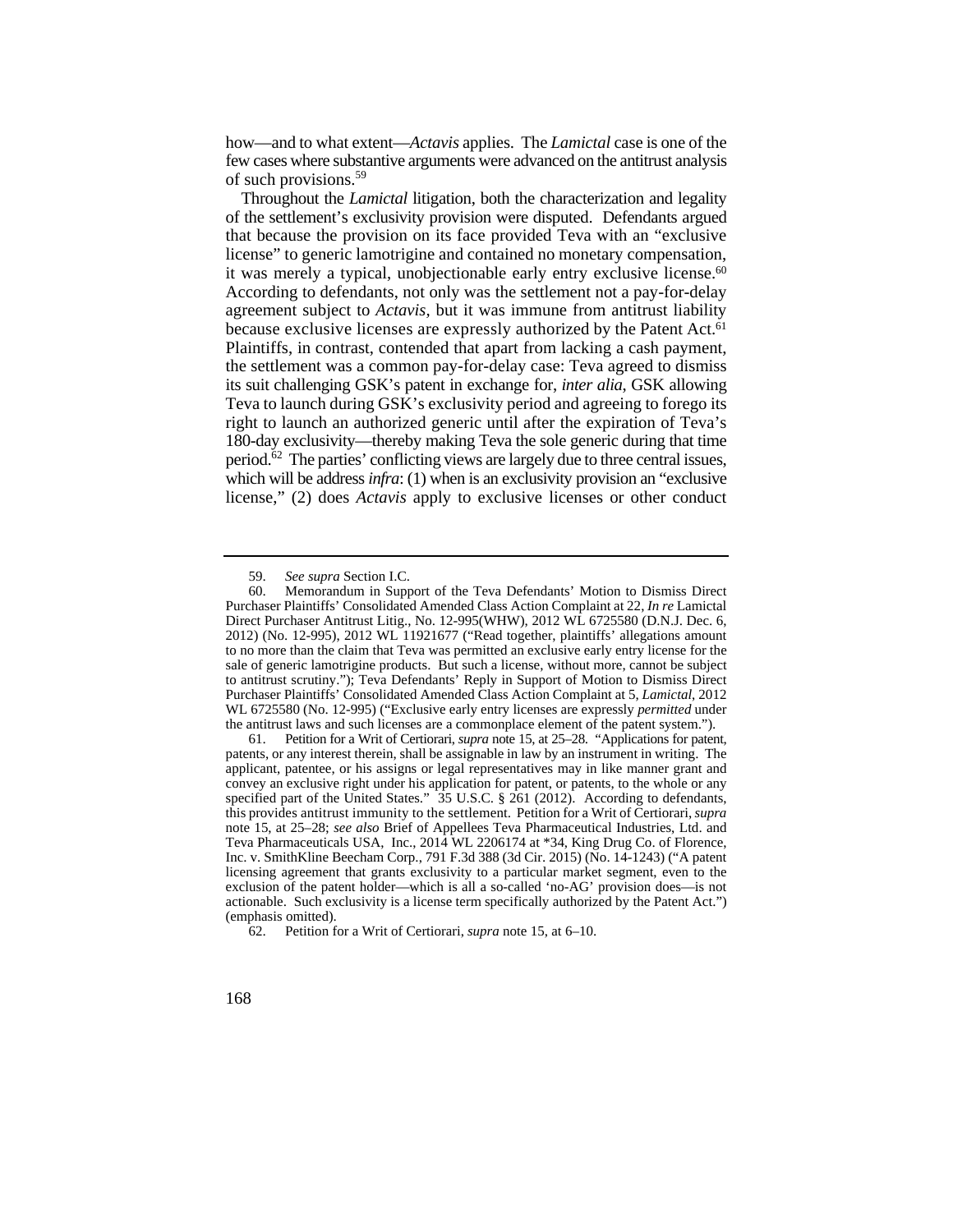authorized by patent law, and (3) how are exclusive licenses evaluated under antitrust law?

 one day of the patent life remained at the time Teva was permitted to or "exclusivity"—period was not protected by patent rights. And although As the Court of Appeals, Solicitor General, and plaintiffs in *Lamictal*  noted, the exclusivity provision was likely not an "exclusive license," notwithstanding the settlement's characterization as one.<sup>63</sup> Rather, as only launched its generic, the vast majority of the agreed upon non-compete defendants advance creative arguments for why the pediatric exclusivity granted for the drug is "equivalent" to an extension of the patent,  $64$  it certainly is not the best factual case. Nonetheless, given the increased prevalence of these provisions—and that future settlements could easily be drafted and structured so as to provide a better factual case—the issue is worth addressing. $65$ 

## *A. When is an Exclusivity Provision an "Exclusive License"?*

their conclusion based on a rather superficial analysis.<sup>66</sup> However, relying Because many of the arguments made in *Lamictal* are predicated on representing the No Authorized Generic provision as an exclusive license, it is useful to examine that characterization. Unfortunately, none of the parties in the litigation addressed the issue in much depth but, rather, made

 in fact exclusive. *See* Memorandum in Support of the Teva Defendants' Motion to Dismiss Dec. 6, 2012) (No. 2:12-cv-00995-WHW-CLW), ECF No. 71-1 ("Teva was given an 66. In addition to the Agreement expressly granting an "exclusive license," defendants argued that because it also prevented GSK from launching its own generic, the license was Direct Purchaser Plaintiffs' Consolidated Amended Class Action Complaint at 19, *In re*  Lamictal Direct Purchaser Antitrust Litig., No. 12-995(WHW), 2012 WL 6725580 (D.N.J.

<sup>63.</sup> *King Drug*, 791 F.3d at 406 n.27.

 [pediatric] exclusivity as equivalent to a patent extension."); id. at 41 (comparing pediatric 64. *See e.g.*, Brief of Appellees Teva Pharmaceutical Industries, Ltd. and Teva Pharmaceuticals USA, Inc., *supra* note 61, at 37 ("Courts routinely view this blanket exclusivity with patent exclusivity).

 as a 'no AG' agreement would be nothing more than an exclusive license from Shire to patents expire. . . . [B]ecause exclusive licenses *are* expressly authorized by the Patent 65. Indeed, at least one other case being currently litigated has made very similar arguments in defense of its Hatch-Waxman settlement. *See*, *e.g*., Actavis Defendants' Memorandum in Support of Their Motion to Dismiss the Direct Purchaser Plaintiffs' Amended Complaint Pursuant to Fed. R. Civ. P. 12(b)(6) at 20–21, *In re* Intuniv Antitrust Litig., No. 1:16-cv-12653-ADB (D. Mass. filed Dec. 30, 2016) ("What DPPs characterize Actavis to market the generic version of Intuniv for a certain period of time before Shire's Act, they cannot be challenged as reverse payments under *Actavis*.").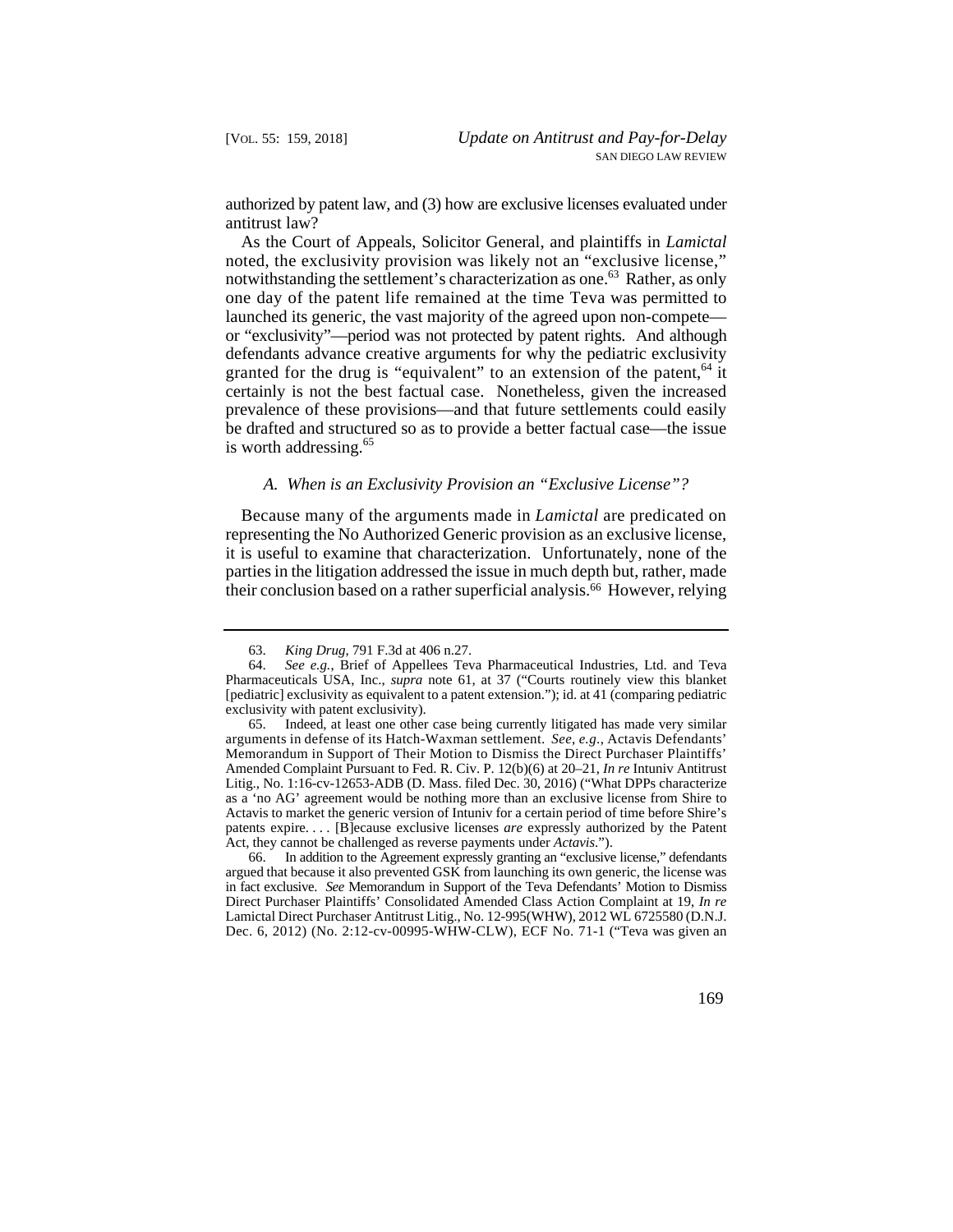both antitrust and patent law eschew form over substance in such matters.<sup>67</sup> factors, including the intent of the transfer, the rights and obligations granted solely on how the provision was characterized is clearly inadequate, as Rather, similar to an antitrust rule of reason analysis, determining one's property interest in a patent post-transfer typically requires evaluating various and retained, the legal context, business realities, and the purpose and manner in which the license was granted.<sup>68</sup>

retains all rights subject only to the rights granted to the sole licensee.<sup>72</sup> Reflecting the flexibility of business needs, a license transfer can range from a bare-bones non-exclusive license to an outright assignment of all patent rights.69 A non-exclusive license, which is essentially a promise not to sue for infringement,<sup>70</sup> places little, if any, restrictions on the patentee's rights vis-à-vis the patented invention.<sup>71</sup> With a "sole license," the patentee

 exclusive license to market generic Lamictal . . . and an exclusive license by definition meant that GSK would not also launch a generic product in addition to its branded product."). In contrast, plaintiffs averred that because GSK retained the right to practice the patent via selling Lamictal it *ipso facto* could *not* be exclusive. *See* Brief of Appellees Teva Pharmaceutical Industries, Ltd. and Teva Pharmaceuticals USA, Inc., *supra* note 61, at 42, 44.

 Corp., 134 F.3d 1481, 1484 (Fed. Cir. 1998) ("Determining whether a licensee is an exclusive 67. Am. Needle, Inc. v. NFL, 560 U.S. 183, 193 (2010) ("[T]he Sherman Act . . . 'is aimed at substance rather than form.'") (quoting United States v. Yellow Cab, Co., 332 U.S. 218, 227 (1947)); Eastman Kodak Co. v. Imagine Tech. Servs., 504 U.S. 451, 466– 67 (1992) ("Legal presumptions that rest on formalistic distinctions rather than actual market realities are generally disfavored in antitrust law."); Textile Prods., Inc. v. Mead licensee or a bare licensee is a question of ascertaining the intent of the parties to the license as manifested by the terms of their agreement and examining the substance of the grant . . . . The use of the word 'exclusive' is not controlling; what matters is the substance of the arrangement.").

 ("We must also consider a non-exhaustive list of rights for determining whether a licensor 68. *See, e.g.*, Azure Networks v. CSR PLC, 771 F.3d 1336, 1343 (Fed. Cir. 2014) has transferred 'all substantial rights' to the licensee . . . ."); *Textile Prods.*, 134 F.3d at 1484.

 $69.$  (Jan. 24, 2018, 5:19 PM) [hereinafter Patents and Applications], www.uspto.gov/web/ entire ownership interest, e.g., rights that may be limited as to time, geographic area, or field of 69*. 301 Ownership/Assignability of Patents and Applications [R-07.2015]*, USPTO.GOV offices/pac/mpep/s301.html [https://perma.cc/FX9N-92SQ] ("As compared to assignment of patent rights, the licensing of a patent transfers a bundle of rights which is less than the use.").

<sup>70</sup>*.* WiAV Sols. v. Motorola, Inc., 631 F.3d 1257, 1265 (Fed. Cir. 2010) ("[A] socalled 'bare licensee' holds nothing more than a promise from the patentee that the patentee will not sue the licensee for practicing the patented invention.").

 71. XUAN-THAO N. NGUYEN, ROBERT W. GOMULKIEWICZ & DANIELLE CONWAY-JONES, INTELLECTUAL PROPERTY, SOFTWARE, AND INFORMATION LICENSING: LAW AND PRACTICE § 2.III.E.2.B, at 5–56 (2018).

 72. 2-15 ROGER M. MILGRIM & ERIC E. BENSEN, MILGRIM ON LICENSING § 15.33 (Matthew Bender, rev. ed.) ("In a sole license situation, the licensor either retains the right to continue operating under the subject matter of the license or prior licenses granted are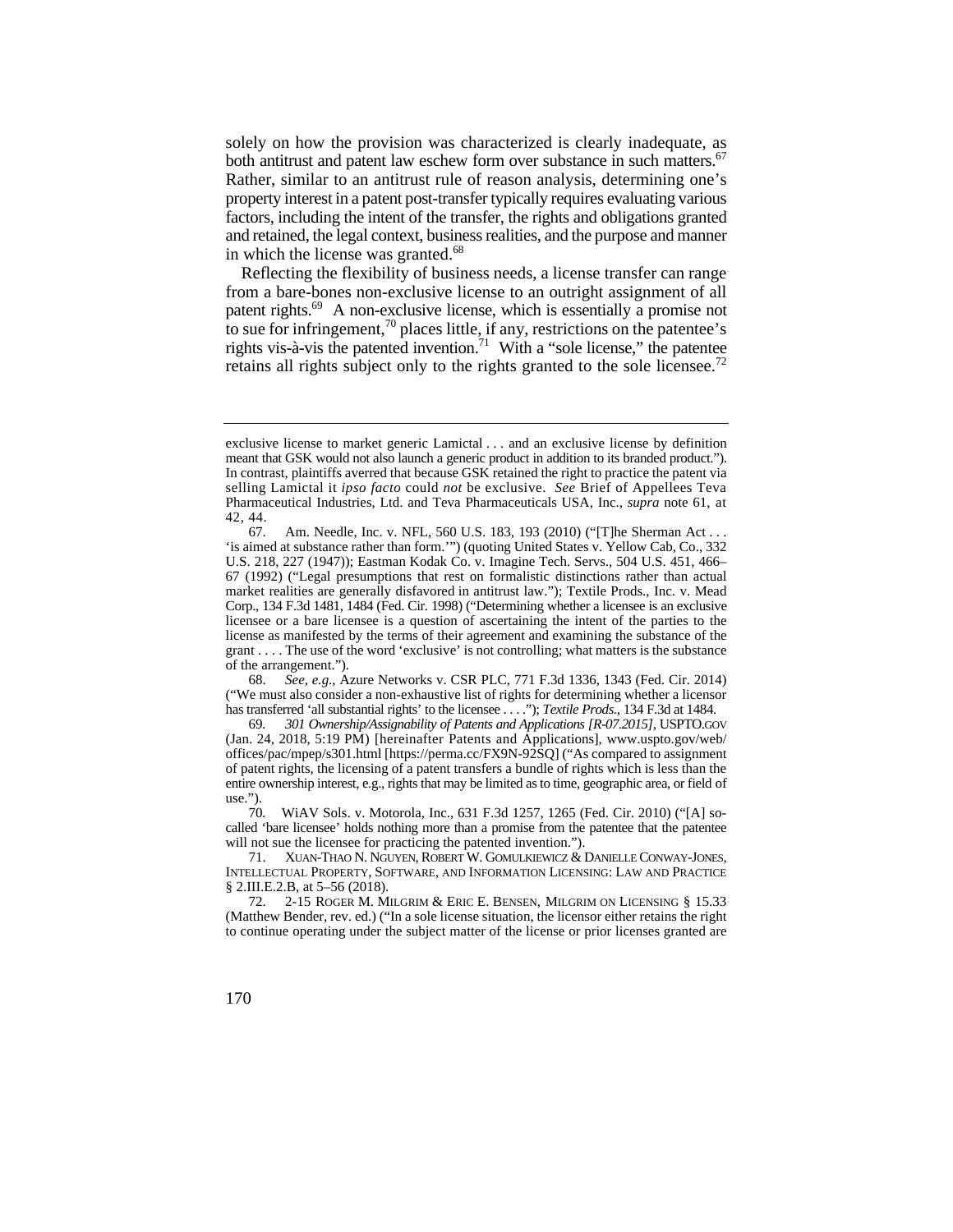Finally, in the prototypical exclusive license, "the licensor may not license to another or itself exercise the rights being licensed."<sup>73</sup> As a practical matter, however, the distinctions between the varying license types are more nuanced. As explained by one treatise, although "[s]ome exclusive licenses are as limiting as their name suggests . . . . [m]ost exclusive licenses, however, do not grant such encompassing exclusivity. They instead grant exclusive rights for a given use or context."74 Moreover, the above definitions may place too great an emphasis on the transfer and retention of rights, given that exclusive and non-exclusive licenses may transfer less than all rights, for example, it may be limited to a geographic region or field-of-use.<sup>75</sup>

 authorized generic, which lasted for Teva's FDA-granted 180-day exclusivity Unfortunately, there is insufficient publicly available information to determine whether the challenged provision in *Lamictal* was in fact an exclusive license. However, the facts and business realities strongly suggest that it was not an exclusive license, as the license was of nominal value being only for a single day—in contrast to the agreement not to launch an period.

74. NGUYEN, GOMULKIEWICZ & CONWAY-JONES, *supra* note 71; *see also* MILGRIM & BENSEN, *supra* note 72, at § 15.08 ("The Federal Circuit has at times given 'exclusive license' a somewhat broader meaning in the context of determining standing to sue for patent infringement than the term is given in licensing practice.").

preserved, but the licensor agrees to refrain from granting further licenses to any third party other than the sole licensee during the term of the sole license.") (emphasis omitted).

 owner to a licensee. The exclusive license prevents the patent owner (or any other party to whom the patent owner might wish to sell a license) from competing with the exclusive 73. NGUYEN, GOMULKIEWICZ & CONWAY-JONES, *supra* note 71; *see also* Patents and Applications, *supra* note 69 ("An exclusive license may be granted by the patent licensee, as to the geographic region, the length of time, and/or the field of use, set forth in the license agreement.").

<sup>75.</sup> *Compare* Textile Prods., Inc. v. Mead Corp., 134 F.3d 1481, 1485 (Fed. Cir. 1998) (finding the license was not exclusive due to the retention by licensee of certain rights), *with WiAV*, 631 F.3d at 1265–67 (holding the license grant was exclusive, despite retention of rights). *See also* MILGRIM & BENSEN, *supra* note 72, at §15.08 ("A field of use license can be exclusive, and sufficient to bestow constitutional standing on the licensee to sue infringers acting *within* the field, even though other licensees can grant licenses *outside* the field of use."); NGUYEN, GOMULKIEWICZ & CONWAY-JONES, *supra* note 71 ("Exclusive licenses may grant rights akin to an assignment of rights within the field of exclusivity.").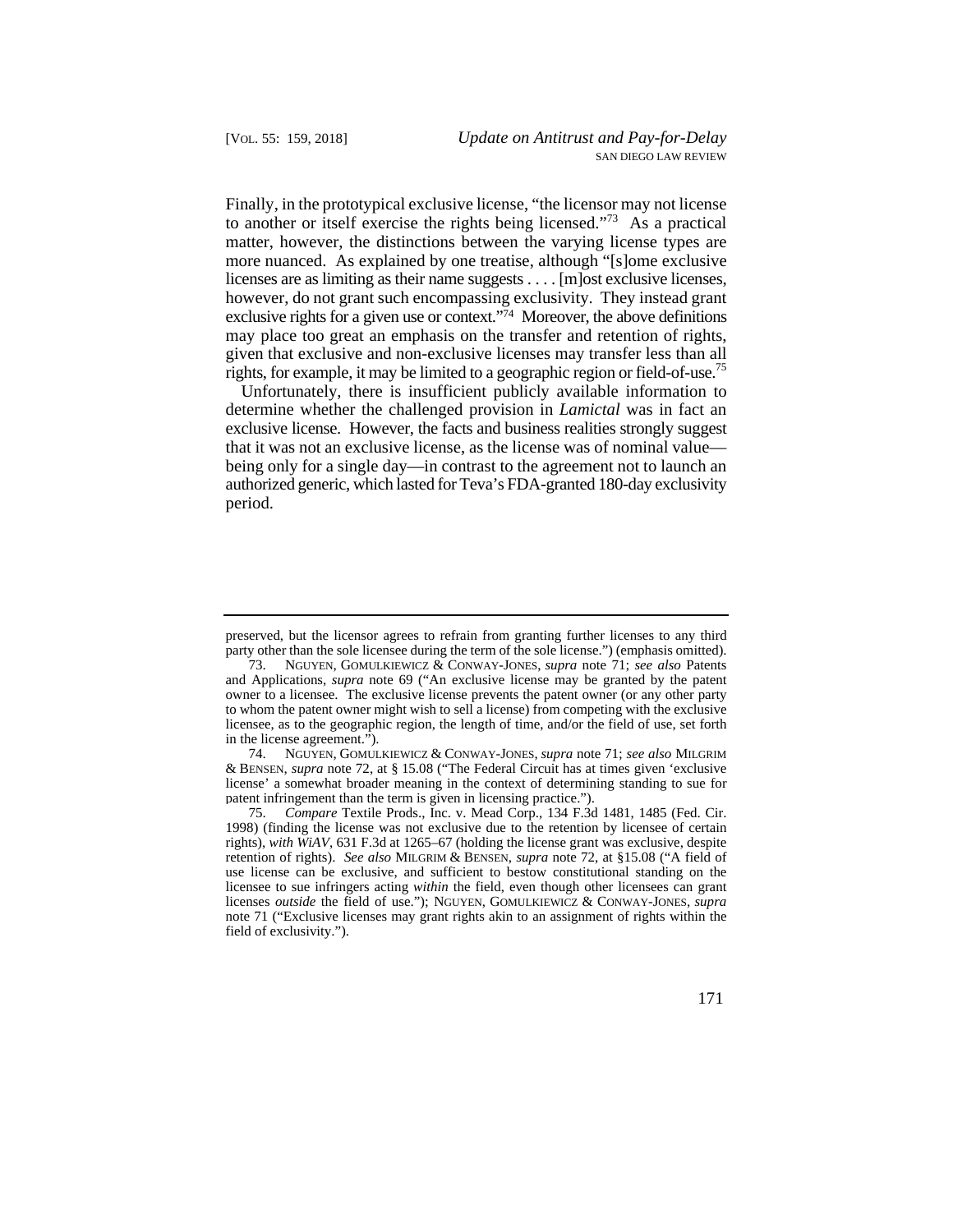#### *B. Evaluating the Scope and Application of* Actavis

than rejecting the scope of the patent test, the opinion merely limited it.<sup>77</sup> A central dispute post-*Actavis* is ascertaining the decision's scope and application. In *Lamictal*, defendants made two primary arguments to support their contention that *Actavis* was a "narrow decision" that only applies to "unusual" Hatch-Waxman patent settlements.<sup>76</sup> First, they averred that rather Second, they maintained that *Actavis* does not apply to conduct "expressly authorized by the Patent Act," which they contended includes the challenged exclusivity provision.<sup>78</sup> Neither of these arguments are persuasive.

 concerning the application of *Actavis*, the majority of courts have interpreted cases. 80 As articulated by the Court of Appeals's decision in *Lamictal*, given Although *Actavis* may not have provided the clearest guidance on how to evaluate the legality of Hatch-Waxman settlements, neither the developing lower court case law nor the opinion itself support a narrow interpretation. Indeed, although lower courts have been divided on numerous issues the decision broadly.79 And this view is consistent with the opinion's broad language and purpose. The *Actavis* court took pains to explain it rejected the scope of the patent test because it failed to consider *both* antitrust and patent policy in evaluating the legality of the challenged agreement—a point broadly applicable to *all* patent settlements—not just to Hatch-Waxman *Actavis*' unambiguous rejection of antitrust immunity,<sup>81</sup> attempts to resuscitate or offer a modified version of the scope of the patent test are dubious at best.

<sup>76.</sup> Petition for a Writ of Certiorari, *supra* note 15, at 4.

 antitrust suit . . . . [A]ctions may run afoul of the antitrust laws when they fall into one of 77. *Id.* at 23 ("*Actavis* applied two clear limits on the patentee's immunity from two categories: (a) those that use the patent toward an *end* other than securing value from the patented discovery itself; and (b) those that use a *means* other than the patent to promote the monopoly of the patent.").

<sup>78.</sup> *Id.* at 4, 26.

<sup>79.</sup> For cases where the courts held *Actavis* is not limited to cash, see *supra* note 7.

 effects solely against patent law policy, and not against procompetitive antitrust policies 80. FTC v. Actavis, Inc., 133 S. Ct. 2223, 2225, 2231 (2013) ("It would be incongruous to determine antitrust legality by measuring the settlement's anticompetitive as well. . . . And indeed, contrary to the Circuit's view that the only pertinent question is whether 'the settlement agreement falls within' the legitimate 'scope' of the patent's 'exclusionary potential,' this Court has indicated that patent and antitrust policies are both relevant in determining the 'scope of the patent monopoly'—and consequently antitrust law immunity—that is conferred by a patent.") (citation omitted) (quoting FTC v. Watson Pharm., Inc., 677 F.3d 1298, 1310 (11th Cir. 2012)).

 407 n.29 (3d Cir. 2015) ("The defendants' arguments are much like those rejected by the view, 'a patent claim *cannot possibly* impose unlawful anticompetitive harm if the patent what the antitrust suit claims is unlawful.' The dissenters viewed the majority as 'imposing 81. King Drug Co. of Florence, Inc. v. SmithKline Beecham Corp., 791 F.3d 388, majority in *Actavis.* The disagreement in the Court was fundamental. In the dissenters' holder is acting within the scope of a valid patent and therefore permitted to do precisely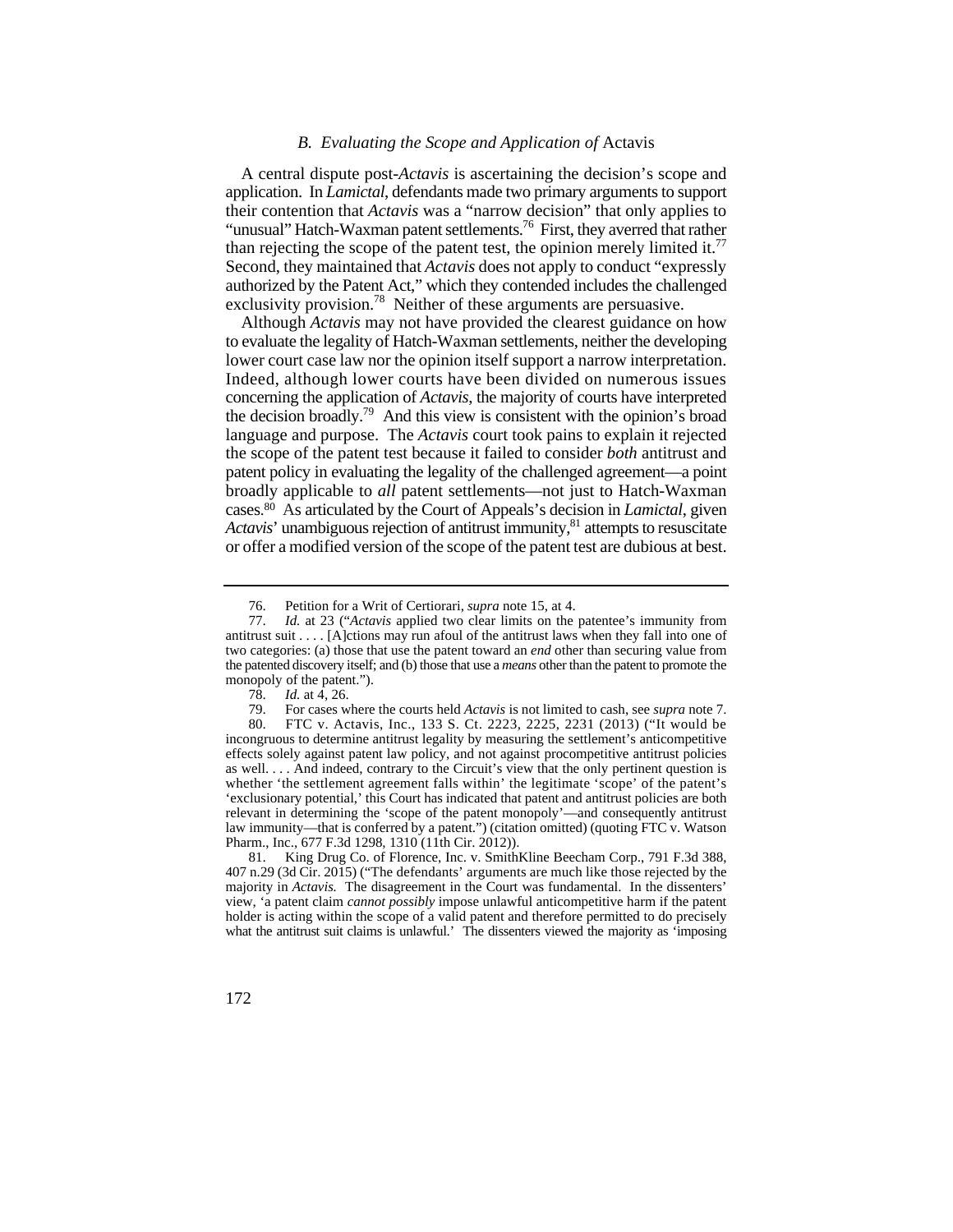the right to pay off a competitor to delay competition.<sup>82</sup> Arguing that because The argument that *Actavis* is inapplicable to conduct expressly permitted under the patent statute is predicated upon a misreading of *Actavis* and the Patent Act. Defendants make much of the language in *Actavis* suggesting one reason antitrust immunity was rejected for pay-for-delay settlements is that patent law does not "expressly or by fair implication" grant a patentee exclusive licenses are expressly authorized by the Patent Act, it is averred that they cannot be governed by *Actavis*. 83 Defendants make too much of this language, however, which was primarily to address one point made by the dissent. At most, this is but one consideration in evaluating the legality

antitrust liability based on the parties' subjective uncertainty about a legal conclusion,' namely, whether a patent is valid (and it is one or the other), because 'the majority seems to think that *even if* the patent is valid, a patent holder violates the antitrust laws merely because the settlement took away some chance that his patent would be declared invalid by a court.'") (citations omitted) (quoting *Actavis*, 133 S. Ct. at 2244).

 82. *Actavis*, 133 S. Ct. at 2233 ("What does appear novel are the dissent's suggestions antitrust question in that case by seeking an accommodation 'between the lawful restraint previously approved as reasonable.") (citation omitted) (quoting United States v. Line that a patent holder may simply 'pay a competitor to respect its patent' and quit its patent invalidity or noninfringement claim without any antitrust scrutiny whatever . . . . The dissent does not identify any patent statute that it understands to grant such a right to a patentee, whether expressly or by fair implication.") (citation omitted) (quoting *id.* at 2243 (Roberts, J., dissenting)); *see also id.* at 2231 ("[T]he Court in *Line Materials* explained that 'the improper use of a patent monopoly,' is 'invalid' under the antitrust laws and resolved the on trade of the patent monopoly and the illegal restraint prohibited broadly by the Sherman Act.' To strike that balance, the Court asked questions such as whether 'the patent statute specifically gives a right' to restrain competition in the manner challenged; and whether 'competition is impeded to a greater degree' by the restraint at issue than other restraints Materials Co., 333 U.S. 287, 310–11 (1948)).

 developed in this Court's doctrine—between conduct that is authorized by patent law (such as issue there. The alleged reverse payment in *Actavis* was subject to further examination under the antitrust laws precisely because of the absence of 'any patent statute that . . . grants such a where the agreement merely reflected an exercise of the patentee's express statutorily-83. Petition for a Writ of Certiorari, *supra* note 15, at 3 ("Embedded in *Actavis* is a line between conduct that is authorized by patent law even though it might restrict competition in the near term (such as the grant of an exclusive license), which is not subject to antitrust challenge for that reason, and the alleged unusual reverse payments at issue there, which the Court emphasized were not authorized by law."); *see also id.* at 4 ("[A]n indispensable part of [a patent] right is the ability to grant licenses, including those with exclusivity terms. *Actavis* preserved this bedrock of patent law when it amplified the line—already the grant of an exclusive license) and the alleged unusual, large reverse cash payments at right to a patentee, whether expressly or by fair implication.' That is not the case here, granted right to grant an exclusive license.") (citations omitted) (quoting *Actavis*, 133 S. Ct. at 2233).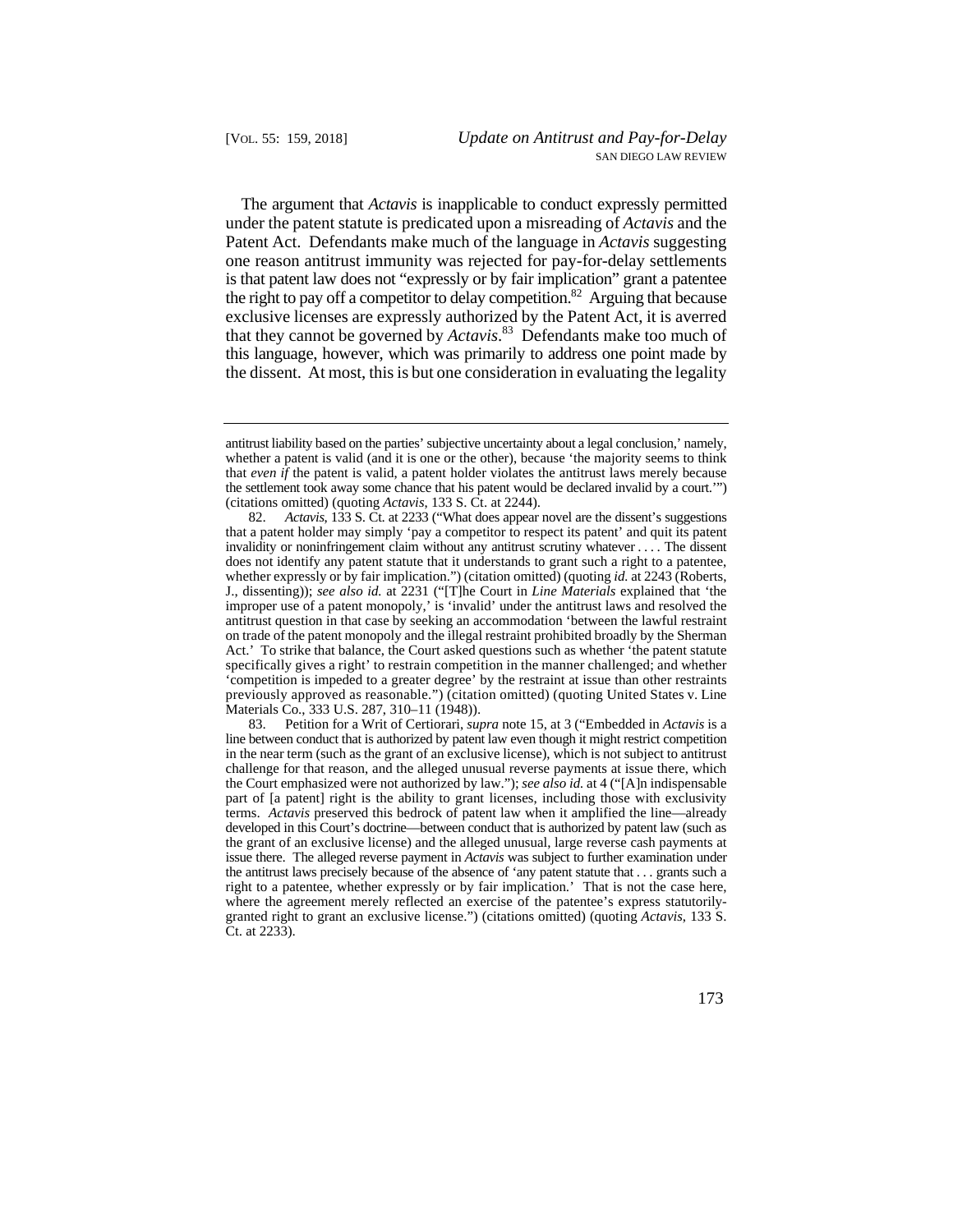of pay-for-delay agreements. The opinion's unequivocal rejection of antitrust immunity militates against placing too much emphasis on this comment.

distinct laws having very different purposes.<sup>89</sup> But just as the grant of legal Similarly, reliance on Section  $261$  of the Patent Act<sup>84</sup> is mistaken. First, Section 261 does not expressly authorize the challenged provision in *Lamictal*, but rather merely grants patentees the right to grant a license "to the whole or any specified part of the United States"—in other words, a territorial license.85 Second, even if section 261 were directly applicable to the challenged provision, any argument that this, by itself, confers antitrust immunity would be inconsistent with the prevailing views expressed by treatises, $86$  case law, $87$  and the enforcement guidelines  $88$  that territorial restrictions are evaluated under traditional antitrust principles. Finally, the argument proves too much, suggesting that an express authorization of conduct by one law thereby provides immunity under entirely separate, rights incident to ownership of real property does not provide blanket immunity for all uses of the property under any other applicable laws—

 88. U.S. DEP'T OF JUSTICE & FED. TRADE COMM'N, ANTITRUST GUIDELINES FOR THE LICENSING OF INTELLECTUAL PROPERTY 6 (2017).

<sup>84. 35</sup> U.S.C. § 261 (2012) ("Applications for patent, patents, or any interest therein, shall be assignable in law by an instrument in writing. The applicant, patentee, or his assigns or legal representatives may in like manner grant and convey an exclusive right under his application for patent, or patents, to the whole or any specified part of the United States.").

 permits a patentee to impose on the licensee territorial restrictions on the distribution of 85. *Id.*; *see also* Am. Indus. Fastener Corp. v. Flushing Enters., Inc., 362 F. Supp. 32, 36–37 (N.D. Ohio 1973) ("Section 261, strictly construed as these decisions mandate, the product."). While the exclusive license in *Lamictal* has territorial restrictions—being limited to the United States—the challenged provision of the license is the agreement by GSK not to launch a generic—not the territorial aspect—which is not covered under § 216.

<sup>86.</sup> *See* 1 HERBERT HOVENKAMP ET AL., IP AND ANTITRUST: AN ANALYSIS OF ANTITRUST PRINCIPLES APPLIED TO INTELLECTUAL PROPERTY LAW § 33.03[A], at 33–22 (3d ed. 2017).

 instead that the lower court "ascertain[] the effect upon competition of the particular territorial restraints in suit"); Int'l Wood Processors v. Power Dry, Inc., 792 F.2d 416, 429 (4th Cir. 87. *See, e.g*., White Motor Co. v. United States, 372 U.S. 253, 272 (1963) (rejecting *per se* treatment for territorial allocation between manufacturer and distributors, requiring 1986); Mannington Mills, Inc. v. Congoleum Indus., Inc., 610 F.2d 1059, 1071 (3d Cir. 1979); United States v. CIBA Geigy Corp., 508 F. Supp. 1118, 1150 (D.N.J. 1976).

 *cf.* United States v. Masonite Corp., 316 U.S. 265, 280 (1942) ("Since patents are privileges restrictive of a free economy, the rights which Congress has attached to them must be strictly absolute and unfettered right to use its intellectual property as it wishes . . . . That is no 89. King Drug Co. of Florence, Inc. v. SmithKline Beecham Corp., 791 F.3d 388, 407 (3d Cir. 2015) ("[W]e believe the fact that the Patent Act expressly authorizes licensing does not necessarily mean it also authorizes reverse payments to prevent generic competition."); construed so as not to derogate from the general law beyond the necessary requirements of the patent statute."); United States v. Microsoft Corp., 253 F.3d 34, 63 (D.C. Cir. 2001) ("Microsoft's primary copyright argument borders upon the frivolous. The company claims an more correct than the proposition that use of one's personal property, such as a baseball bat, cannot give rise to tort liability.").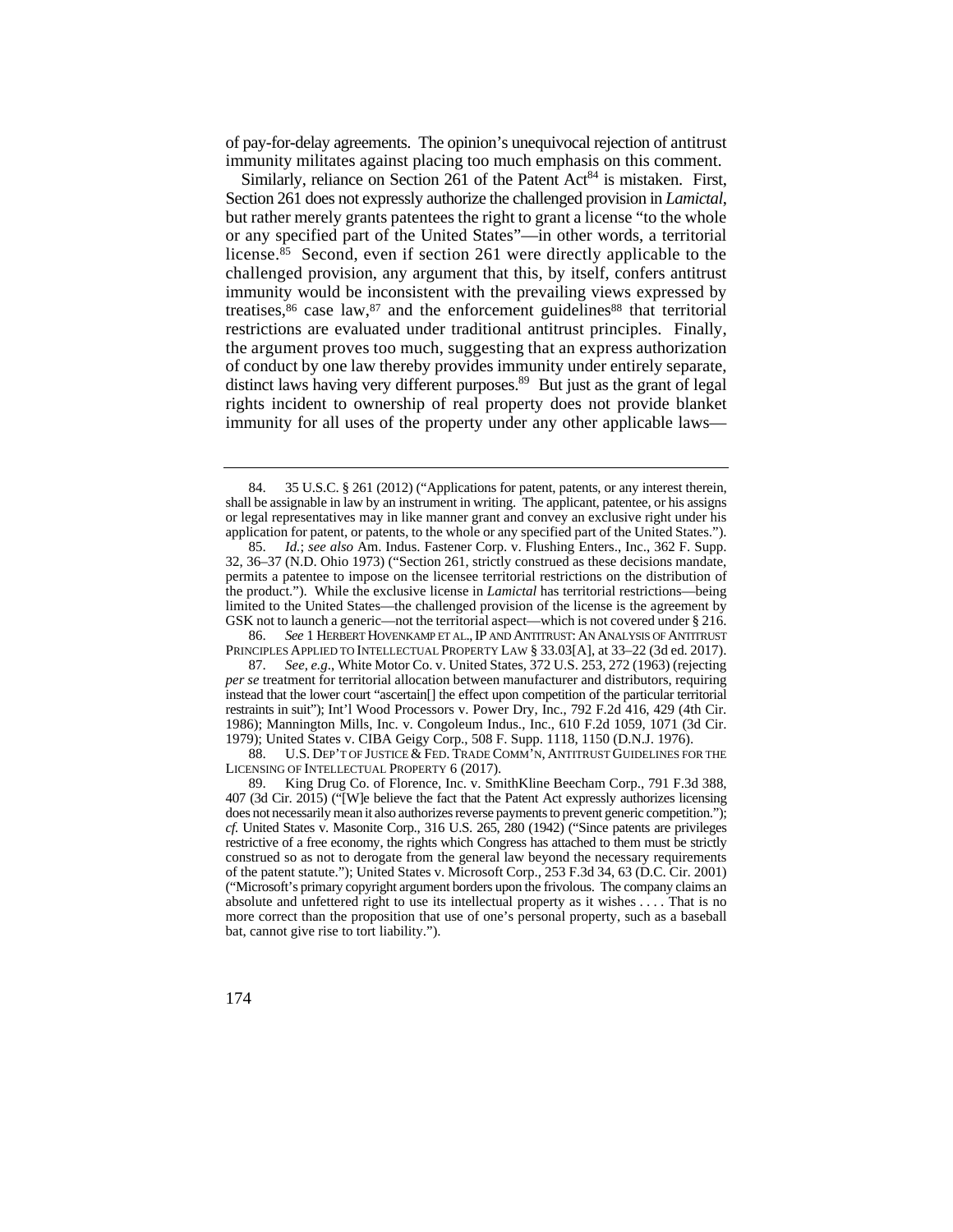for example, nuisance, tort, or environmental—rights granted by the Patent Act do not provide immunity under all other laws. Indeed, such deference would arguably be even more inappropriate for patent law, which primarily grants the *right to exclude others* from practicing the patented invention, rather than granting the patentee affirmative rights to *use* the invention.<sup>90</sup>

#### *C. Evaluating Exclusive Licenses under Antitrust Law*

 The primary failing in the arguments advanced by the *Lamictal* defendants is that *even if* the challenged provision were a bona fide exclusive license, it would not be exempt from antitrust scrutiny. Although various legal and policy arguments were advocated in support of the claim that "licensing agreements should not be second-guessed case-by-case under the antitrust laws,"91—many of which were made and rejected in *Actavis*—scant case law has been provided in support.  $92$ 

There is no justification for granting antitrust immunity for exclusivity provisions in Hatch-Waxman settlements, regardless of how they are structured or characterized. First, given the *Actavis* court's sweeping language and clear rejection of the scope of the patent test, continued advocacy for immunity seems rather unavailing and ineffectual.<sup>93</sup> Second, granting immunity for anticompetitive *use* of intellectual property is contrary to decades of

 the right to exclude others from using it. . . . By the very terms of the statute the grant is from appropriating his invention."). Pharmaceuticals are a particularly illustrative prior to have any affirmative right to sell a drug in the United State. *See* Federal Food, 90. Special Equip. Co. v. Coe, 324 U.S. 370, 378 (1945) ("The patent grant is not of a right to the patentee to use the invention, for that he already possesses. It is a grant of nothing more than a means of preventing others, except under license from the patentee, example of this distinction. A patent provides no right to sell a drug in the United States, because—regardless of any patent rights one may claim—approval by the FDA is required Drug, and Cosmetic Act, 21 U.S.C. §§ 301–399 (2012).

 Teva Pharmaceutical Industries, Ltd. and Teva Pharmaceuticals USA, Inc., *supra* note 61, 91. Petition for a Writ of Certiorari, *supra* note 15, at 21; *see also* Brief of Appellees at 22 (stating that under *Actavis*, "absent such a large and unexplained payment, parties are expressly permitted—and even are encouraged—to settle their patent disputes via settlement containing an early-entry license.").

<sup>92.</sup>  *licenses to* collude and pool patents, fix prices, and/or *harm competitors*.") (emphasis added). 92. Even the *Lamictal* defendants conceded that a valid patent may be *used* in an anticompetitive manner. *See* Brief of Appellees Teva Pharmaceutical Industries, Ltd. and Teva Pharmaceuticals USA, Inc., *supra* note 61, at 22 ("As the Court in Actavis stated, courts have struck down patent licenses only when those licenses are 'overly restrictive patent licensing agreements'—including situations where parties *improperly used patent*

<sup>93.</sup> FTC v. Actavis, Inc., 133 S. Ct. 2223, 2225 (2013)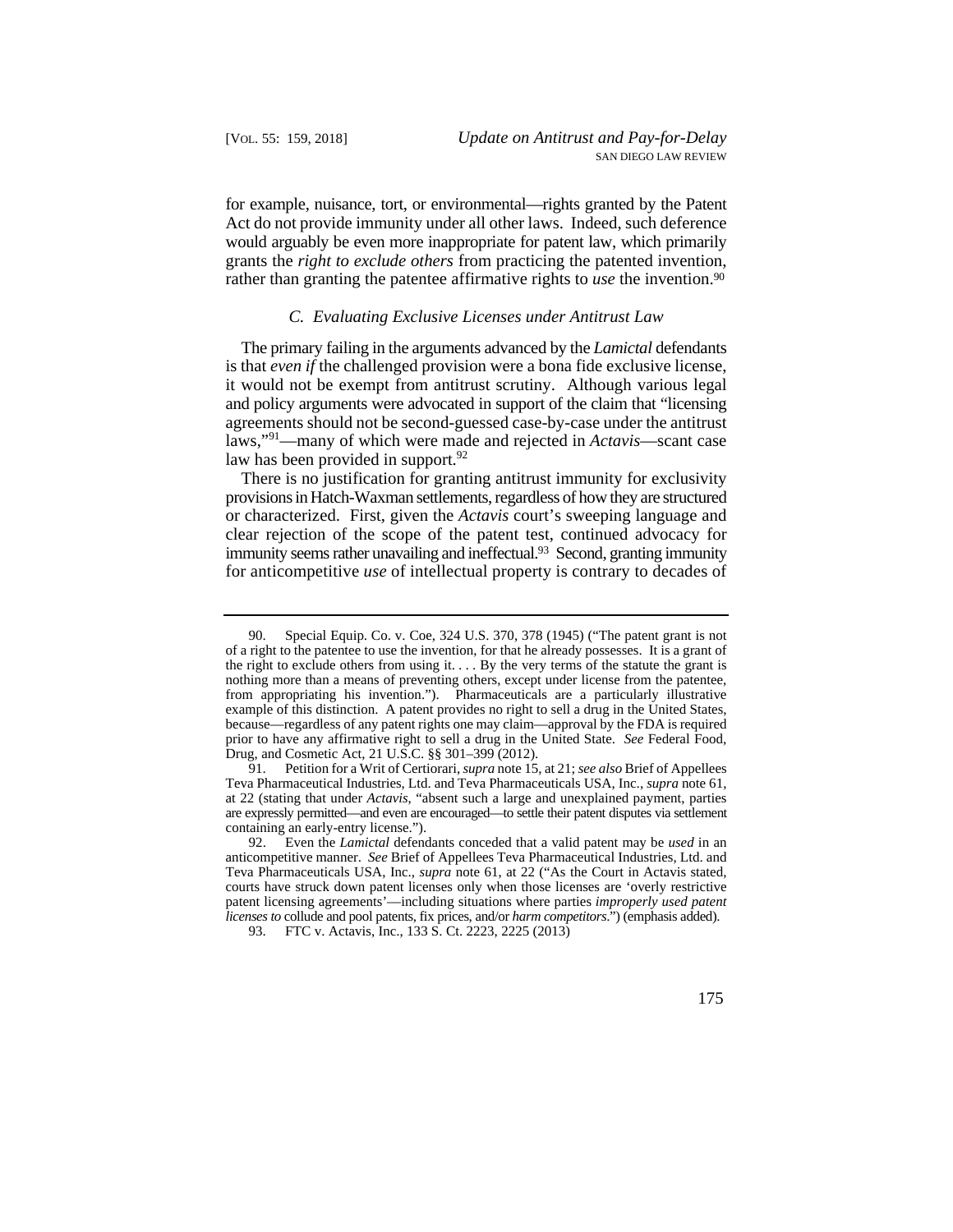Supreme Court decisions. The Supreme Court has consistently evaluated antitrust liability for the exercise of intellectual property based on a review of the factual and legal basis of the conduct at issue, rejecting any categorical immunity. $94$  And this is consistent with views expressed by lower courts.<sup>95</sup> academics<sup>96</sup> and the enforcement agencies.<sup>97</sup>

95. *See, e.g.*, King Drug Co. of Florence, Inc. v. SmithKline Beecham Corp., 791 F.3d 388, 407 (3d Cir. 2015) ("[A]s we read the [*Actavis*] opinion, even exclusive licenses cannot avoid antitrust scrutiny where they are used in anticompetitive ways."); New York v. Actavis, 787 F.3d 638, 660 (2d Cir. 2015) ("Defendants argue that their conduct does not violate antitrust law because they have merely 'exercised rights afforded by the Patent Act.' But patent law gives Defendants a temporary monopoly on individual drugs—not a right to use their patents as part of a scheme to interfere with competition 'beyond the limits of the patent monopoly.'") (citation omitted) (quoting *Line Materials*, 333 U.S. at 308); United States v. Microsoft Corp., 253 F.3d 34, 63 (D.C. Cir. 2001); CSU, LLC. v. Xerox Corp. (*In re* Indep. Serv. Orgs. Antitrust Litig.), 203 F.3d 1322, 1325 (Fed. Cir. 2000) ("Intellectual property rights do not confer a privilege to violate the antitrust laws."); B. Braun Med., Inc. v. Abbott Labs., 124 F.3d 1419, 1426 (Fed. Cir. 1997) (stating license restrictions "are contractual in nature and are subject to antitrust, patent, contract, and any other applicable law"); Instructional Sys. Dev. Corp. v. Aetna Cas. & Sur. Co., 817 F.2d 639, 644–45 (10th Cir. 1987) (stating exclusive trademark licensing agreement subject to rule of reason, because "[e]ven constitutionally protected property rights such as patents may not be used as levers for obtaining objectives proscribed by the antitrust laws") (quoting Ford Motor Co. v. United States, 405 U.S. 562, 576 n.11 (1972); Krehl v. Baskin-Robbins Ice Cream Co., 664 F.2d 1348, 1355 (9th Cir. 1982) (applying rule of reason to exclusive trademark licensing scheme and citing the possibility that "licenses were merely facades to mask an allocation of markets by pre-existing competitors"); Ohio-Sealy Mattress Mfg. Co. v. Sealy, Inc., 585 F.2d 821, 827 (7th Cir. 1978) ("[I]f Sealy's license agreement and its conduct thereunder amounted to substantial limitations on manufacturers' sales territories, a per se violation existed.").

 96. HOVENKAMP ET AL., *supra* note 86, at 7–26 ("Assuming the patent is valid, the Patent Act expressly permits exclusive licensing, but it seems clear that [this] fact alone does not render them immune from antitrust scrutiny.") (footnote omitted).

 97. U.S. DEP'T OF JUSTICE & FED. TRADE COMM'N, *supra* note 88, at 16 ("In the vast majority of cases, restraints in intellectual property licensing are evaluated under the rule of reason."); *id.* at 20–21 ("[T]he licensor may grant an exclusive license, or one or more partially exclusive licenses (such as territorial or field-of-use licenses), which limit the

 incidental to trademark licensing contracts were subject to antitrust scrutiny); United States v. 94. *See, e.g.*, Am. Needle, Inc. v. NFL, 560 U.S. 183, 186 (2010) (stating that exclusive trademark license between NFL and Reebok "must be judged under the [flexible] Rule of Reason"); Palmer v. BRG of Ga., Inc., 498 U.S. 46, 47, 50 (1990) ("[A]greement that gave BRG an exclusive license to market HBJ's material [such that] HBJ would not compete with BRG in Georgia and that BRG would not compete with HBJ outside of Georgia . . . . was unlawful on its face."); Broad. Music, Inc. v. Columbia Broad. Sys., Inc.*,* 441 U.S. 1, 7 (1979) (stating that despite provisions in Copyright Act expressly permitting blanket licenses, blanket license would be judged under antitrust rule of reason); Zenith Radio Corp. v. Hazeltine Research, Inc., 395 U.S. 100, 136 (1969); United States v. Sealy, Inc., 388 U.S. 350, 355 (1967); United States v. Singer Mfg. Co., 374 U.S. 174, 195 (1963); United States v. New Wrinkle, Inc., 342 U.S. 371, 378 (1952); Timken Roller Bearing Co. v. United States*,* 341 U.S. 593, 598 (1951) (discussing that allocation of territories Line Materials Co., 333 U.S. 287, 308 (1948); United States v. U.S. Gypsum Co., 333 U.S. 364, 402 (1948) (Frankfurter, J., concurring).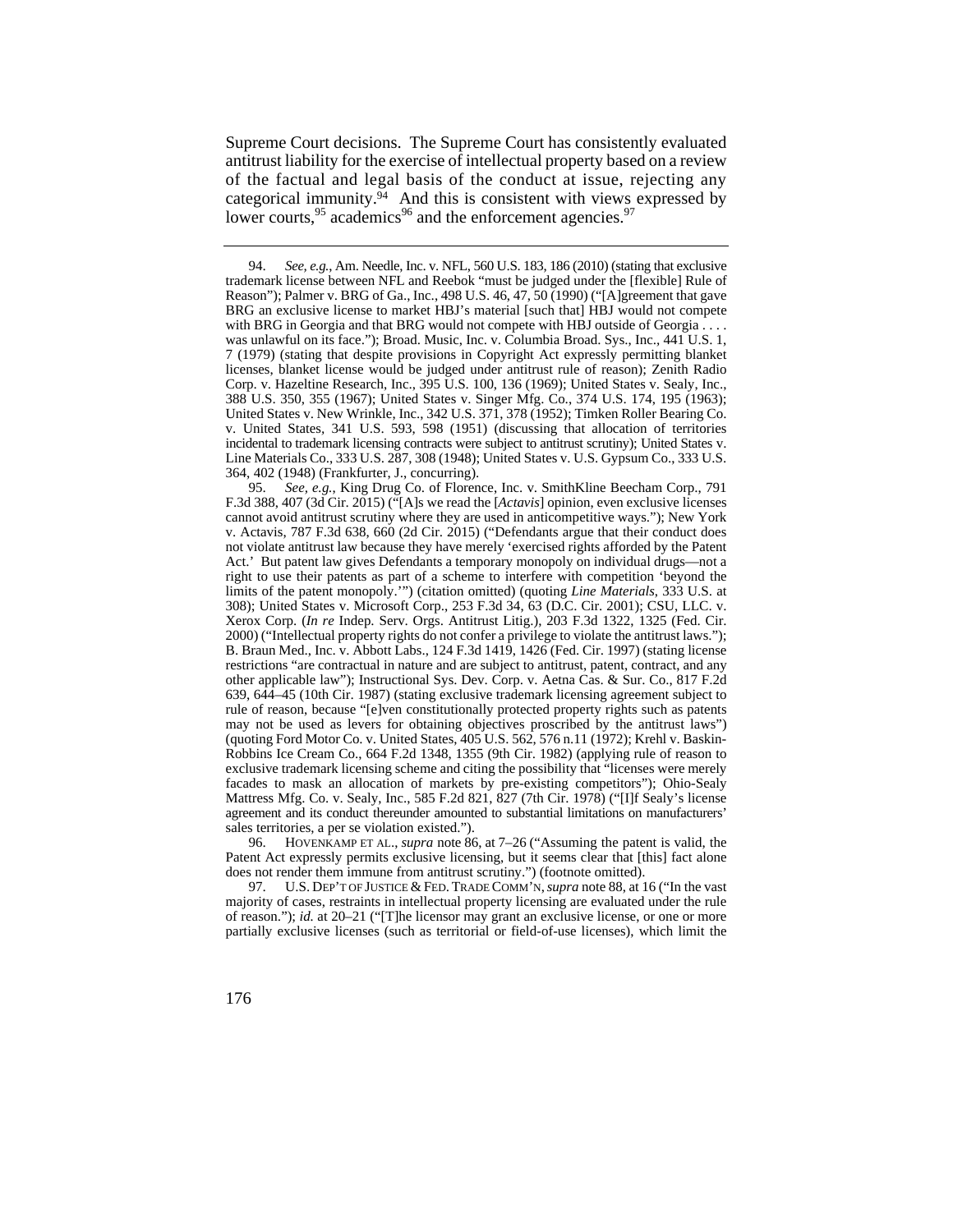immunity are dated, factually distinguishable, and have been mostly limited of the claimed legal authority.98 *E. Bement & Sons v. National Harrow*  the patents.99 The primary issue before the *Bement* Court was the legality of rights under the patent laws."<sup>101</sup> While this absolutist view on the exercise The few cases cited by the *Lamictal* defendants and others in support of to their facts. A case from the early twentieth century seems to be the origin *Co.* involved a patent pooling arrangement between various patentees of certain farming equipment that transferred their patents to a single, newly formed patent holding entity authorized to manage and grant licenses to of a resale price restriction in one of the licenses provided by the patent holding entity.<sup>100</sup> Notwithstanding resale price restrictions being per se antitrust violations at the time, the Court held that the licenses were not unlawful because a patentee has an "absolute freedom in the use or sale of patent rights was reflected in a few subsequent cases,  $^{102}$  it was short-lived.<sup>103</sup>

 convincing.104 *General Electric* involved a distribution scheme for patented *United States v. General Electric Co.* seems to be the primary case cited in support of antitrust immunity for licensing practices, but it is far from incandescent lights by means of offering conditional licenses to over 21,000

103. Beginning with *Motion Picture Patents v. Universal Film Manufacturing Co*., 243 U.S. 502, 518 (1917)—which overruled A.B. Dick—and *Straus v. Victor Talking Machine Co.*, 243 U.S. 490 (1917), the Supreme Court began taking a more critical view of the use of patents to impede competition. *See, e.g.*, United States v. Masonite Corp., 316 U.S. 265, 277 (1942) ("[I]t will not do to say that since the patentee has the power to refuse a license, he has the lesser power to license on his own conditions.").

104. *See generally* United States v. Gen. Elec. Co., 272 U.S. 476 (1926).

 relationship among licensors, or among licensees, or between the licensors and its licensee(s)."). ability of the licensor to license others and possibly also to use the technology itself. Generally, such exclusive licenses may raise antitrust concerns only if there is a horizontal

<sup>98.</sup> *See generally* E. Bement & Sons v. Nat'l Harrow Co., 186 U.S. 70 (1902).

<sup>99.</sup> *Id.* at 76–78, 85.

*Id.* at 88-89.

<sup>101.</sup> *Id*. at 91. Today, of course, all resale price restraints—whether patented or not—are subject to the rule of reason. *See e.g.*, Leegin Creative Leather Prods., Inc. v. PSKS, Inc., 551 U.S. 877, 877–78 (2007); State Oil Co. v. Kahn, 522 U.S. 3, 3–5 (1997).

 may withhold the knowledge of it from the public, and he may insist upon all the advantages and selling the articles, and he may prevent anybody from dealing with them at all. not matter how unreasonable or how absurd the conditions are."). 102. Cont'l Paper Bag Co. v. E. Paper Bag Co., 210 U.S. 405, 424 (1908) ("The inventor is one who has discovered something of value. It is his absolute property. He and benefits which the statute promises to him who discloses to the public his invention."); Henry v. A.B. Dick Co., 224 U.S. 1, 40 (1903) ("The patentee has the sole right of using Inasmuch as he has the right to prevent people from using them or dealing in them at all, he has the right to do the lesser thing; that is to say, to impose his own conditions. It does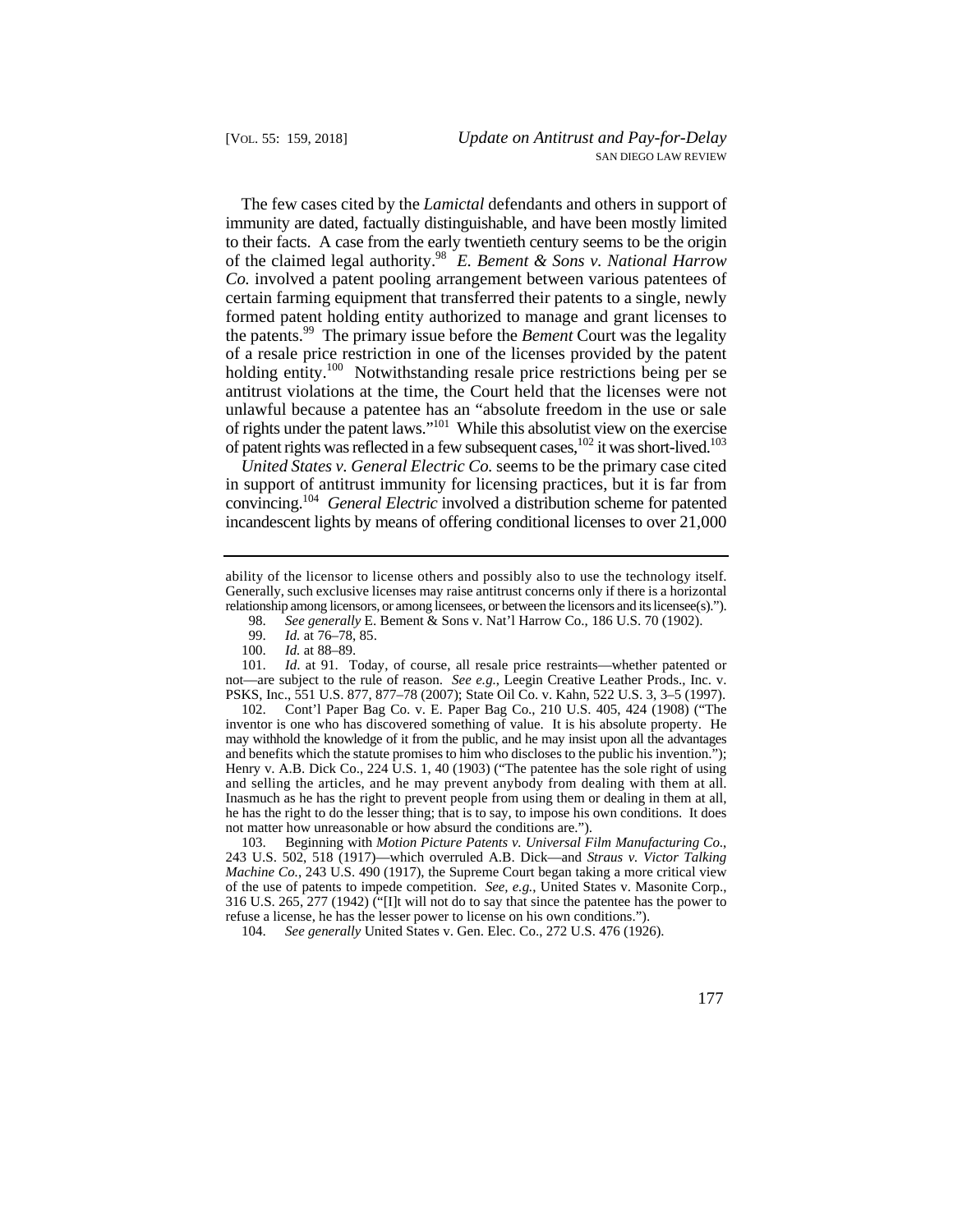his patent rights."107 However, *General Electric* has generally not been Supreme Court cases have continued to evaluate antitrust challenges to principles.109 For example, in *United States v. Line Materials Co.*, the to harmonize *General Electric* with its antitrust jurisprudence by offering agents.<sup>105</sup> Rejecting the government's challenge that the licenses and agency distribution scheme were a per se illegal sham to control the downstream sales price of the product, the Supreme Court held that the licenses and the "genuine contracts of agency" did not violate the Sherman Act.<sup>106</sup> The Court, citing *Bement*, thus seemed to uphold the validity of nearly any license condition unilaterally imposed by a patentee that is within the "scope of broadly interpreted, but rather limited to its facts.108 Instead, subsequent the exercise of intellectual property rights under traditional antitrust Supreme Court rejected antitrust immunity for patents used to fix prices between competitors.110 The *Line Materials* court also seemingly sought the following: "[W]here a *conspiracy to restrain trade or an effort to*

108. Over the years, the Supreme Court has both declined to expand upon the case and has limited its application. For example, as recently as May 2017, the Supreme Court held that the Federal Circuit had misread *General Electric* as supporting a limited view of the exhaustion doctrine. *See* Impression Prod. v. Lexmark Int'l, 137 S. Ct. 1523, 1534 (2017).

 Broad. Sys., Inc., 441 U.S. 1, 10, 15–16, 19 (1979) (stating that despite provisions in Copyright Act expressly permitting blanket licenses, blanket license would be judged under antitrust rule trademark licenses *per se* illegal); United States v. New Wrinkle, Inc., 342 U.S. 371 (1952); 109. *See, e.g.*, Am. Needle, Inc. v. NFL, 560 U.S. 183, 203 (2010) (deciding that exclusive trademark license between NFL and Reebok "must be judged according to the flexible Rule of Reason"); Palmer v. BRG of Ga., Inc., 498 U.S. 46, 50 (1990) (ruling that market allocation by competing bar review companies effectuated in part by exclusive licenses to copyrighted materials and trademarks *per se* illegal); Broad. Music, Inc. v. Columbia of reason); Zenith Radio Corp. v. Hazeltine Research, Inc., 395 U.S. 100, 101–03 (1969); United States v. Sealy, Inc., 388 U.S. 350, 350 (1967) (ruling conspiracy to fix prices of Timken Roller Bearing Co. v. United States, 341 U.S. 593, 598 (1951) (allocating territories incidental to trademark licensing contracts subject to antitrust scrutiny); United States v. U.S. Gypsum Co., 333 U.S. 364 (1948) (finding unlawful conspiracy to fix prices of gypsum and control its sale and distribution via acquiring patents and granting licenses with similar terms and fixed prices); United States v. Masonite Corp., 316 U.S. 265, 280, 282 (1942) (declining to follow *General Electric* and condemning agency agreements between various manufacturers of patented building material as *per se* illegal).

110. United States v. Line Materials, Co., 333 U.S. 287, 308 (1948) ("[T]he possession of a valid patent or patents does not give the patentee any exemption from the provisions of the Sherman Act beyond the limits of the patent monopoly.").

 <sup>105.</sup> *Id.* at 478.

<sup>106.</sup> *Id.* at 488.

 107. *Id.* at 485 ("It is only when [a patentee] adopts a combination with others, by to which he has sold his patented article in their subsequent disposition of what is theirs, which he steps out of the scope of his patent rights and seeks to control and restrain those that he comes within the operation of the Anti-Trust Act."). Given *Actavis*'s rejection of the scope of the patent test—one might question whether *General Electric* is still good law on this issue.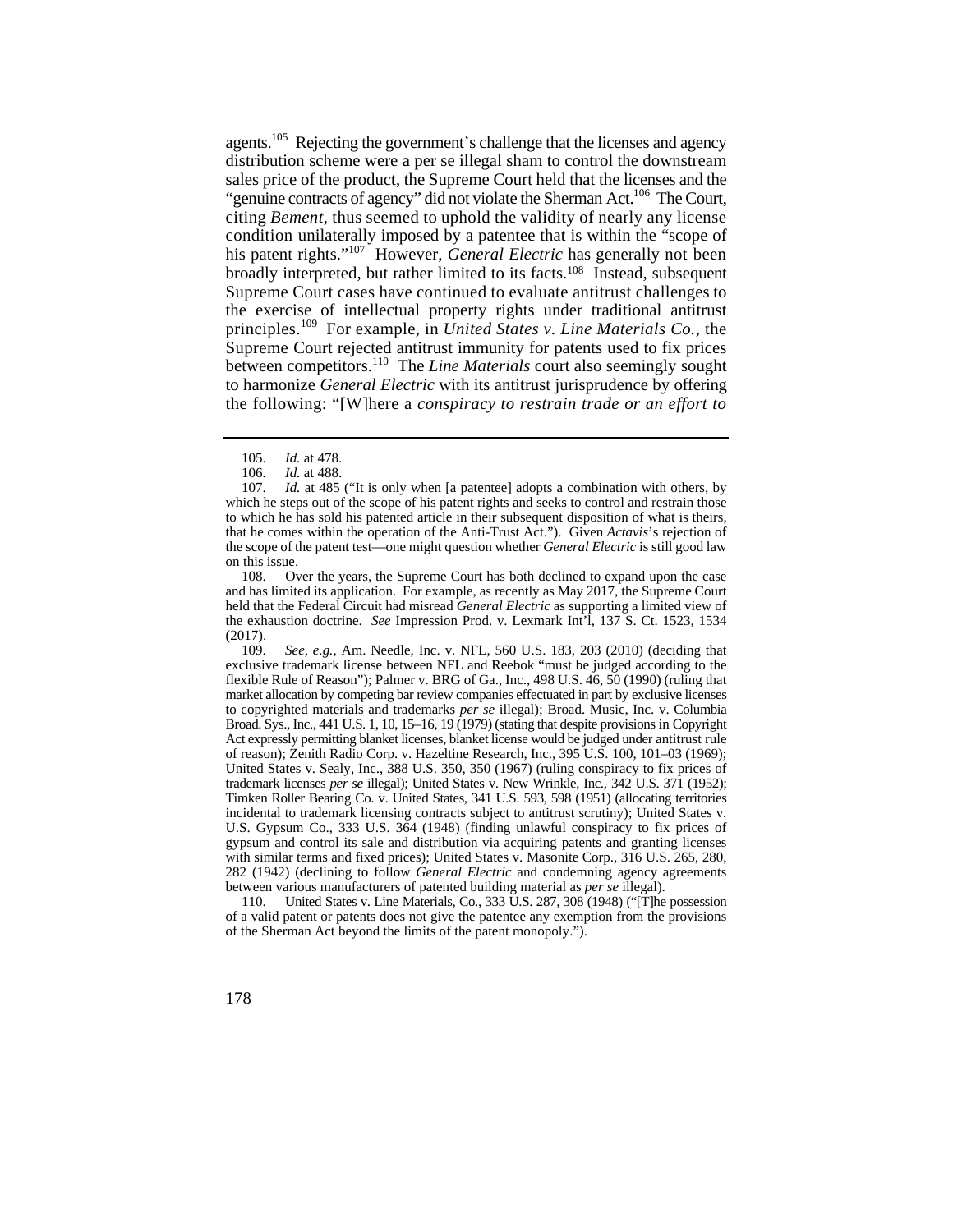rejection of the scope of the patent test undermines the legal premise behind *monopolize is not involved*, a patentee may license to another to make and vend the patented device with a provision that the licensee's sale price shall be fixed by the patentee."111 Lower courts have similarly largely rejected interpreting *General Electric* to afford any type of antitrust immunity for anticompetitive use of intellectual property.112 Finally, *Actavis*'s clear *Bement* and other cases relied upon in support of immunity based on a patent grant.

 Second, even if one were to conclude that antitrust immunity for exclusive the mere fact that these are horizontal agreements between actual or potential licenses may be appropriate in certain circumstances, Hatch-Waxman settlements are a poor candidate for such protection. As an initial matter, competitors suggests immunity is improper. $^{113}$  Moreover, given that many including the current FDA Commissioner—have criticized pharmaceutical companies for engaging in anticompetitive conduct to delay generic entry,<sup>114</sup>

 114. Elizabeth Powell-Bullock, *Gaming the Hatch-Waxman System: How Pioneer Drug Makers Exploit the Law to Maintain Monopoly Power in the Prescription Drug* 

 collect a royalty therefor. . . . The Sherman Act was enacted to prevent restraints of this freedom for competition . . . . *It is not the monopoly of the patent that is invalid. It is*  111. *Id.* at 304 (emphasis added); *see also id*. at 308–10 ("During its term, a valid patent excludes all except its owner from the use of the protected process or product. . . . As we have pointed out, a patentee may license others to make and vend his invention and commerce but . . . . [t]he monopoly granted by the patent laws is a statutory exception to *the use of that monopoly, improperly*.") (emphasis added) (citations omitted).

 ("Defendants argue that their conduct does not violate antitrust law because they have merely 'exercised rights afforded by the Patent Act.' But patent law gives Defendants a 112. *See e.g.*, New York v. Actavis PLC, 787 F.3d 638, 660 (2d Cir. 2015) temporary monopoly on individual drugs—not a right to use their patents as part of a scheme to interfere with competition 'beyond the limits of the patent monopoly.'") (citations omitted) (quoting *Line Materials*, 333 U.S. at 308); King Drug Co. of Florence, Inc. v. SmithKline Beecham Corp., 791 F.3d 388, 407 (3d Cir. 2015); United States v. Microsoft Corp., 253 F.3d 34, 63 (D.C. Cir. 2001); CSU, LLC. v. Xerox Corp. (*In re* Indep. Serv. Orgs. Antitrust Litig.), 203 F.3d 1322, 1325 (Fed. Cir. 2000); B. Braun Med., Inc. v. Abbott Labs., 124 F.3d 1419, 1426 (Fed. Cir. 1997); Instructional Sys. Dev. Corp. v. Aetna Cas. & Sur. Co., 817 F.2d 639, 644–45 (10th Cir. 1987); Krehl v. Baskin-Robbins Ice Cream Co., 664 F.2d 1348, 1355 (9th Cir. 1982); Ohio-Sealy Mattress Mfg. Co. v. Sealy, Inc., 585 F.2d 821, 827 (7th Cir. 1978).

 113. *See* U.S. DEP'T OF JUSTICE & FED. TRADE COMM'N, *supra* note 88, at 14 ("[T]he Agencies ordinarily will treat a relationship between a licensor and its licensee, or between licensees, as having a horizontal component when they would have been actual or potential competitors in a relevant market in the absence of the license, even if a vertical relationship also exists."); *see also id.* at 21 ("Generally, such exclusive licenses may raise antitrust concerns only if there is a horizontal relationship among licensors, or among licensees, or between the licensors and its licensee(s).").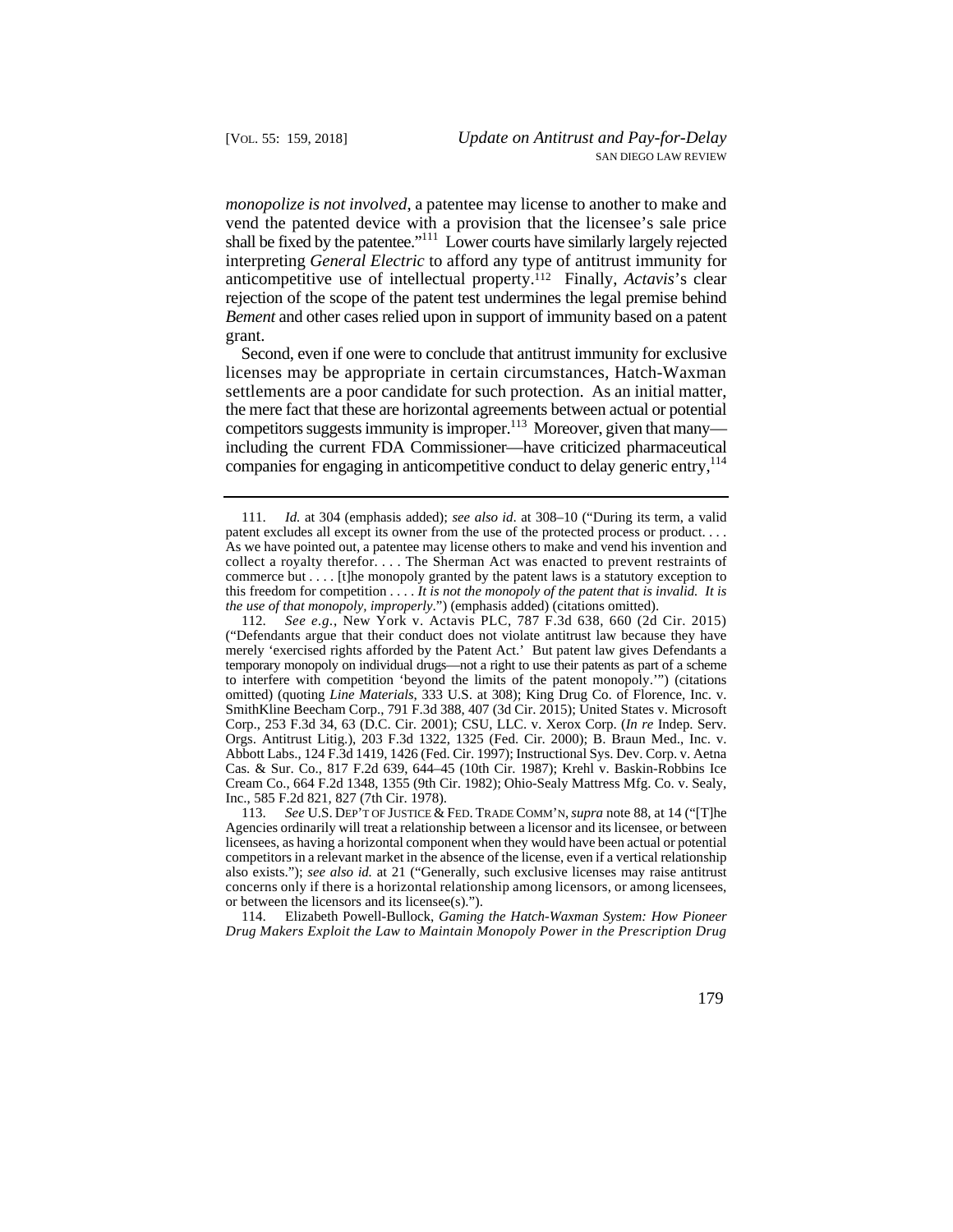immunity for Hatch-Waxman settlements would be especially inappropriate. Finally, a prominent treatise has even argued that No Authorized Generic agreements could potentially be *more harmful* than the cash payment in *Actavis*, even suggesting that such agreements should receive *more* rather than *less* scrutiny.115

## III. CONCLUSION

 higher rates than prior/other suppliers or distributors; (2) granting the generic may involve entirely different products or markets or ventures—for example, Ever since *Actavis* held that Hatch-Waxman patent settlements could violate antitrust laws, companies entering into such settlements have endeavored to structure and characterize settlements in ways that minimize potential antitrust liability. Thus, settlements involving significant cash payments are rare today. Rather, consideration from the branded drug manufacturer to the generic now tends to be more subtle and indirect, for example by: (1) entering into generous supply or distribution agreements such as where the generic becomes a distributor or supplier at significantly additional, unrelated license(s) on favorable terms—for example, for other products or in other markets; or (3) entering into collateral agreements that where the branded manufacturer agrees to fund or assist in a research or development collaboration that does not appear consistent with its own strategy.

but increasingly prevalent provision used in Hatch-Waxman settlements. This article evaluates No Authorized Generic provisions, a fairly recent In these provisions, the branded company typically both grants a license to the generic and agrees not to launch an authorized generic for a certain period of time. Although many have criticized these provisions as anticompetitive non-compete agreements, others have defended them as

 *Market*, 29 J. LEGIS. 21, 25–26, 29 (2002); Jeremy Bulow, *The Gaming of Pharmaceutical Patents*, 4 INNOVATION POL'Y & ECON. 145, 155, 178 (2004); Jayne O'Donnell, *FDA Chief Says Drug Makers are Gaming the System to Slow Generic Competition; Vows Action*, USA TODAY (Aug. 15, 2017, 5:38 PM), https://www.usatoday.com/story/news/politics/ 2017/08/15/fda-chief-says-drug-makers-gaming-system-slow-generic-competition-vowsaction/568698001/ [https://perma.cc/YX8F-Y7W6].

 115. *See* PHILLIP E. AREEDA & HERBERT HOVENKAMP, ANTITRUST LAW: AN ANALYSIS OF ANTITRUST PRINCIPLES AND THEIR APPLICATION, at pt. 2046 (Wolters Kluwer Supp. 2016) ("No Authorized Generic' agreements in fact place a second market exclusion agreement (i.e., generic vs generic, for 180 days) on top of the first one, which was at issue in Actavis itself (pioneer versus generic for the term of the settlement). The outcome is more anticompetitive than a large cash payment for delay. . . . provision compensates the generic with something far more troublesome [than cash]—namely a second market division that serves to keep prices higher during the 180-day period when other generic firms are unable to enter the market.").